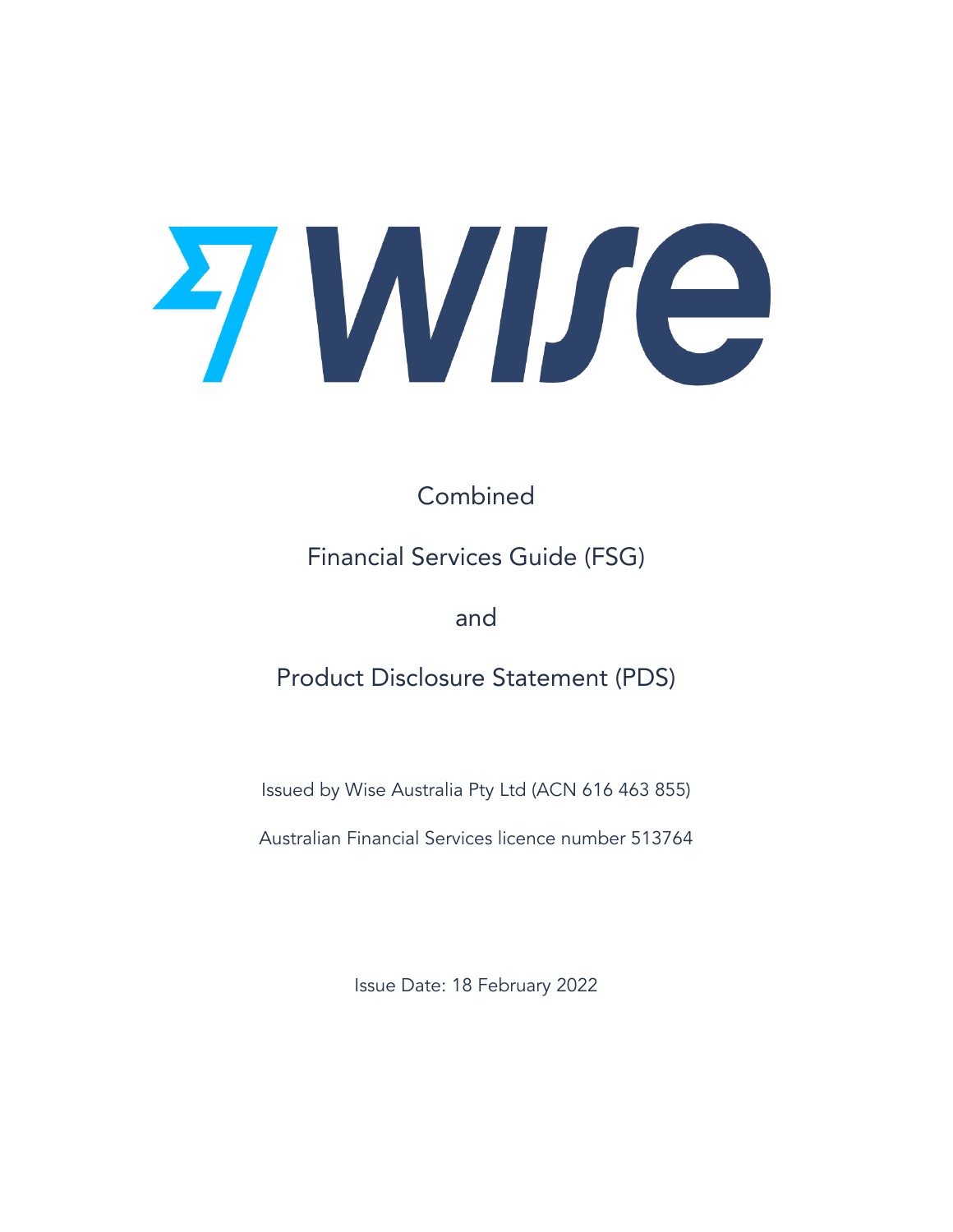# **Contents**

|     | PART 1: FINANCIAL SERVICES GUIDE ("FSG")                                          | 1            |
|-----|-----------------------------------------------------------------------------------|--------------|
| 1.  | <b>Who We Are</b>                                                                 | 1            |
| 2.  | <b>How to Contact Us</b>                                                          | $\mathbf{2}$ |
| 3.  | The Services we are Authorised to Provide You                                     | 2            |
| 4.  | <b>Accessing your Wise Account</b>                                                | 2            |
| 5.  | <b>How We are Paid</b>                                                            | 3            |
| 6.  | Associations or Relationships We May Have and any Potential Conflicts of Interest | 3            |
| 7.  | How We and Others Such as Referring Third Parties are Remunerated                 | 3            |
| 8.  | How To Make a Complaint and the Procedures for Dealing with Your Complaint        | 4            |
| 9.  | <b>Your Personal Information and Our Privacy Policy</b>                           | 5            |
|     | Part 2: Product Disclosure Statement ("PDS")                                      | 6            |
| 1.  | <b>Information About This PDS</b>                                                 | 6            |
| 2.  | <b>Information About Wise</b>                                                     | 8            |
| 3.  | <b>Overview of Key Service Features</b>                                           | 8            |
| 4.  | <b>Foreign Exchange</b>                                                           | 12           |
| 5.  | Key Risks Associated with the Service                                             | 15           |
| 6.  | <b>Fees and other costs</b>                                                       | 19           |
| 7.  | <b>Dispute resolution</b>                                                         | 22           |
| 8.  | Privacy and Anti-Money Laundering and Counter-Terrorism Financing obligations     | 22           |
| 9.  | <b>Other Information</b>                                                          | 23           |
| 10. | Glossary                                                                          | 24           |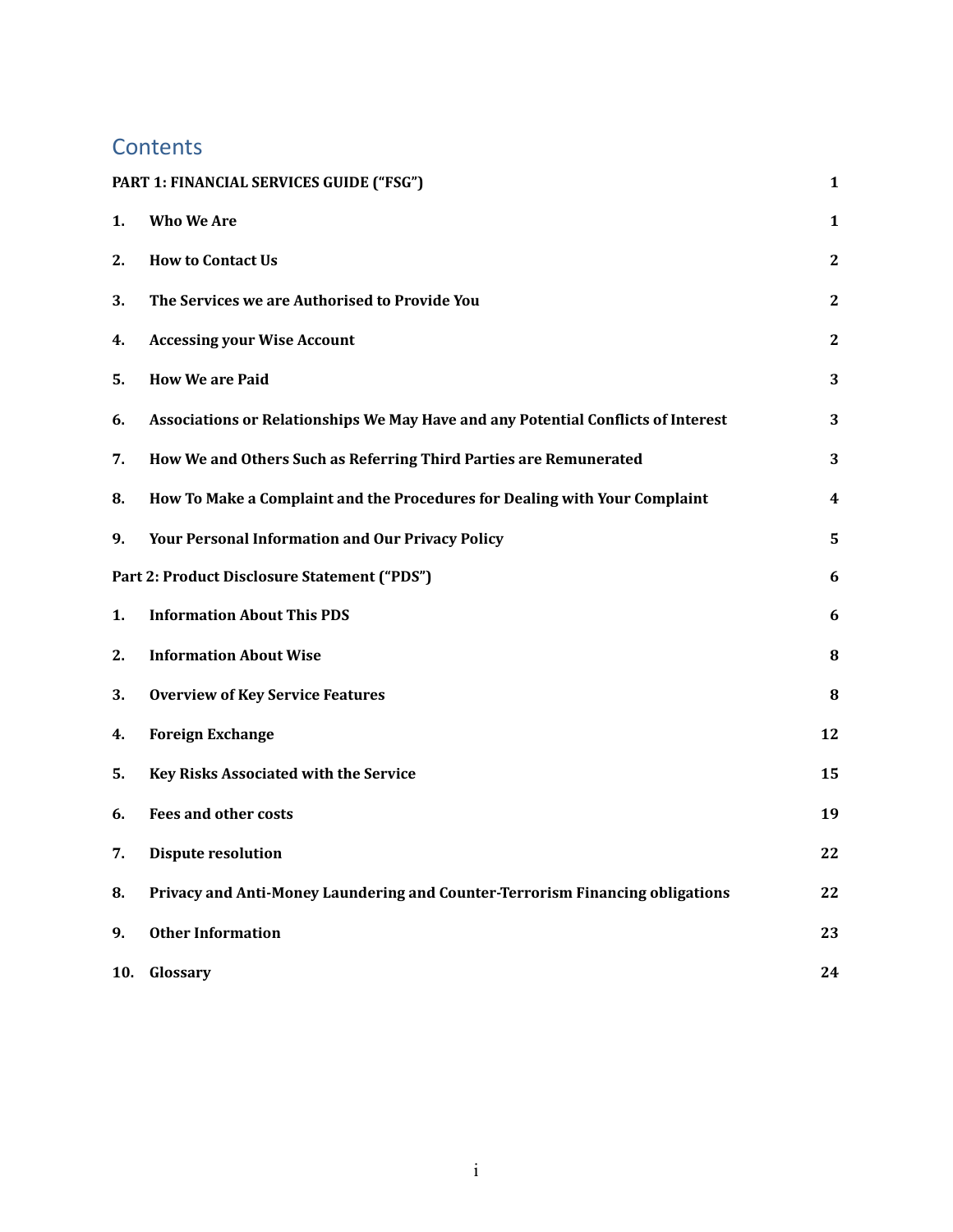

# **INTRODUCTION**

This **[Financial](https://wise.com/australia/fsg_pds) Services Guide** (FSG"), which is part 1 of this document, is issued by Wise Australia Pty Ltd ("Wise", "we", "our", "us") ACN: 616 463 855. The FSG is to help you decide whether to use any of the Services that we provide.

The Product Disclosure Statement ("PDS"), which is part 2 of this document, is also issued by Wise. It contains information to assist you in making an informed decision on whether or not to register and use our Services.

Information relevant to both the FSG and PDS may be included expressly in one part and incorporated by reference in the other.

Wise's legal relationship with our customers is governed by our Customer [Agreement](https://wise.com/au/terms-of-use), Wise Card [Supplement,](https://wise.com/au/card-supplement-agreement) [Privacy](https://wise.com/au/legal/privacy-policy) Policy, [Cookie](https://wise.com/au/legal/cookie-policy) Policy, and [Acceptable](https://wise.com/acceptable-use-policy) Use Policy.

Capitalised terms used in this document have the meanings given in section 10 of the PDS.

# <span id="page-2-0"></span>**PART 1: FINANCIAL SERVICES GUIDE ("FSG")**

This FSG contains only general information about the services we offer.

Any material provided to you by us, including in this document, will contain factual information or general advice only and does not take into account your particular objectives, financial situation and needs, and a statement of advice will not be provided. Accordingly, you will need to consider the appropriateness of the information having regard to your particular circumstances. You should carefully read all of the information that we provide you before using our Services. If you have any questions after you have read the FSG and any additional information we provide to you, please contact us.

# <span id="page-2-1"></span>1. **Who We Are**

Wise Australia Pty Ltd holds an Australian Financial Services licence number 513764 issued by the Australian Securities and Investments Commission ("ASIC"). We also hold a limited authorised deposit-taking institution licence as a provider of Purchased Payment Facility ("PPF") granted by the Australian Prudential Regulation Authority ("APRA").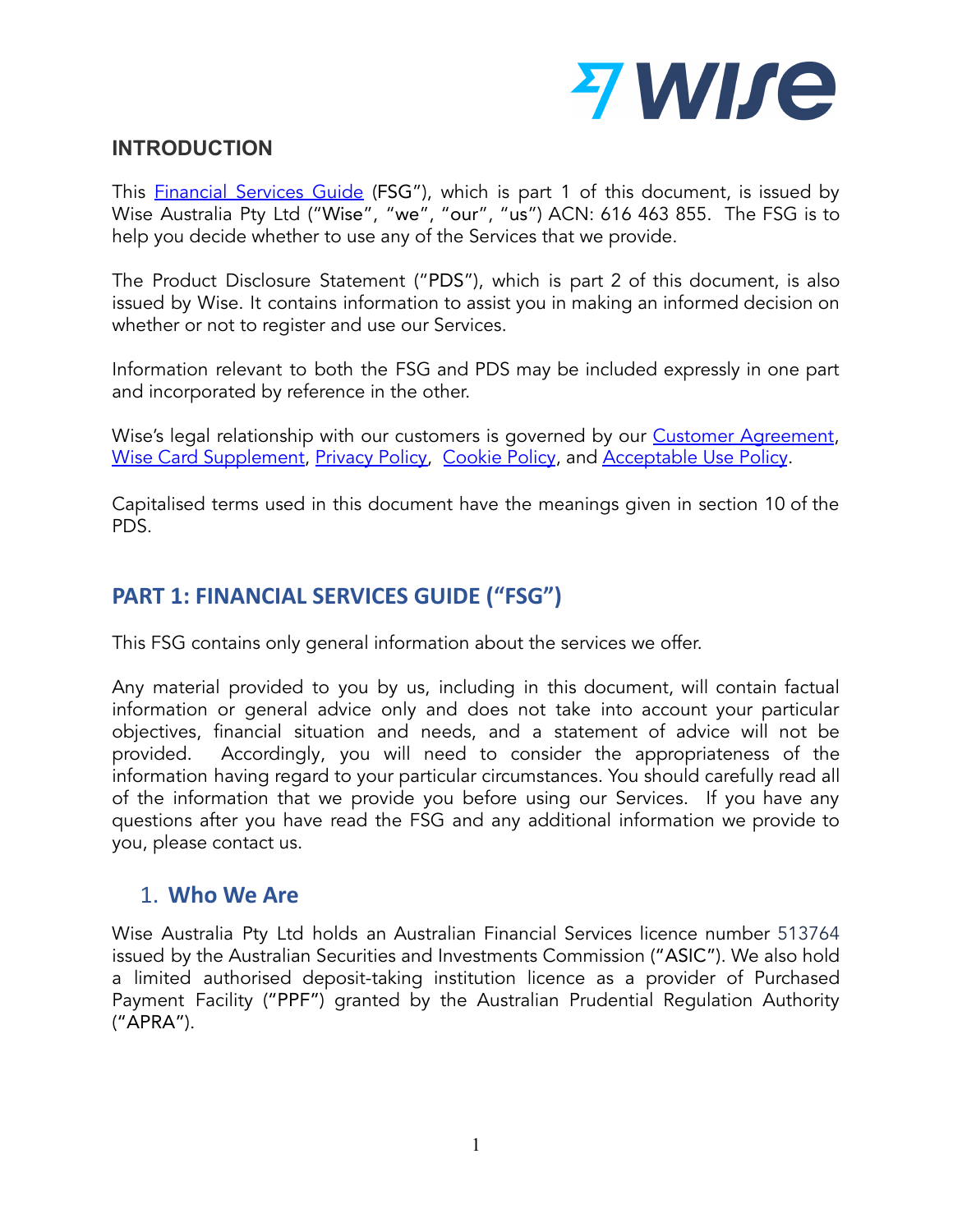

Wise is part of the Wise Payments Ltd group. Wise Payments Ltd is registered in the United Kingdom ("UK") and holds an Electronic Money Institution ("EMI") licence issued by the UK Financial Conduct Authority.

# <span id="page-3-0"></span>2. **How to Contact Us**

You can contact us on:

| Customer Support: +61 1800 849 247 |                               |  |
|------------------------------------|-------------------------------|--|
| Website:                           | https://wise.com/help/contact |  |
| Address:                           | Wise Australia Pty Ltd        |  |
|                                    | %- Mazars Melbourne Pty Ltd   |  |
|                                    | Level 15, 390 St Kilda Road   |  |
|                                    | Melbourne VIC 3004            |  |

# <span id="page-3-1"></span>3. **The Services we are Authorised to Provide You**

Wise is authorised to:

- deal in and provide general financial product advice on non-cash payment products and foreign exchange contracts; and
- make a market for foreign exchange contracts;

for retail and wholesale clients.

The financial products we can provide to you include a Wise debit card ("Card") and facilities to send money (each a "non-cash payment facility") and contracts to exchange one currency for another ("foreign exchange contracts").

Wise's Services include the provision of a Wise Account where you can:

- enter into contracts for the exchange of currency ("Currency Exchange Order");
- send money in any of our available currencies;
- open a multi-currency account and hold money in any of the currencies that we offer; and
- request for a debit card ("Card") to be linked to your multi-currency account to enable you to withdraw from your Wise Account and make payments and purchases.

(our "Services").

The Card and multi-currency account are not available to customers who use our Services via a partner bank or company.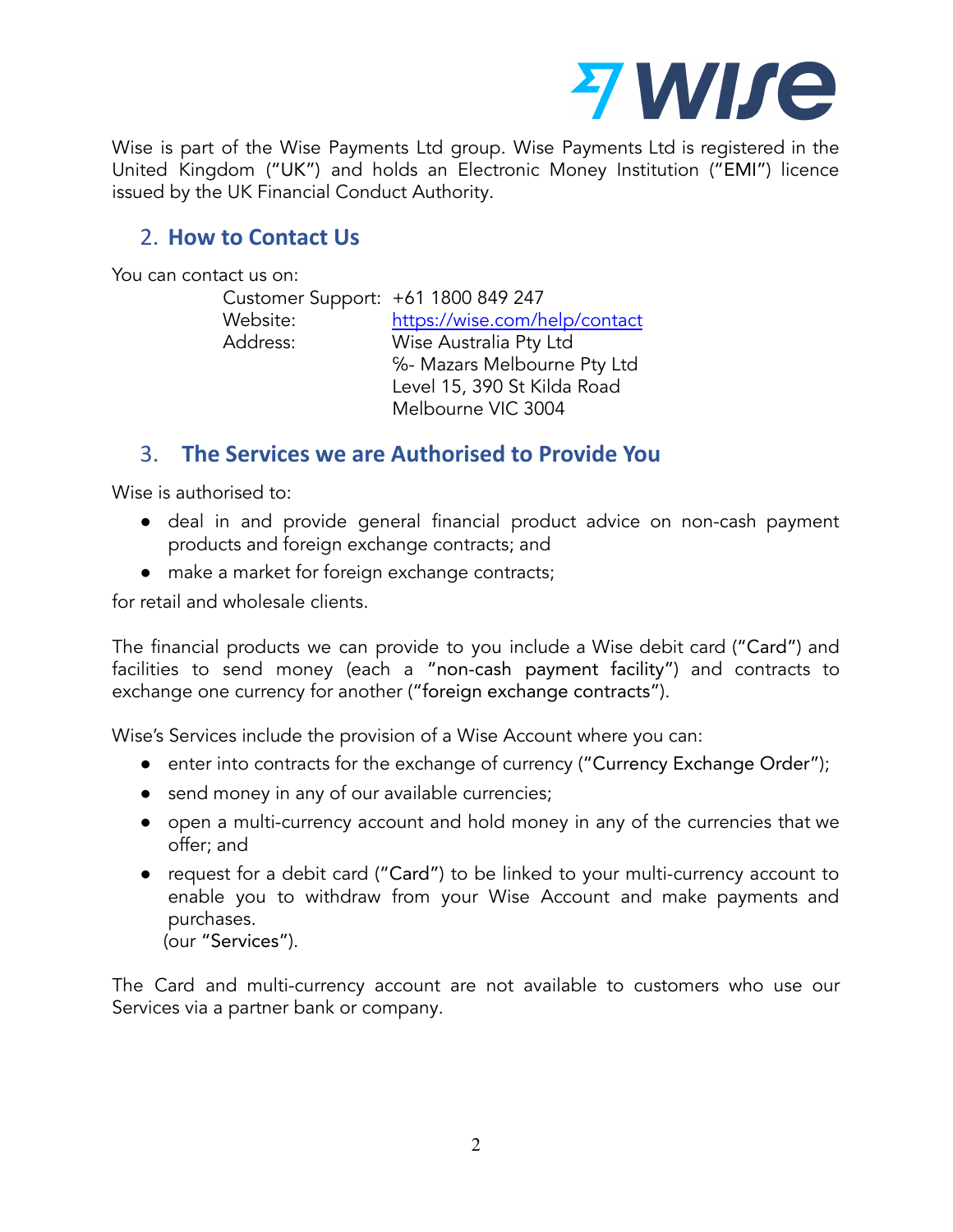

# <span id="page-4-0"></span>4. **Accessing your Wise Account**

You can access your Wise Account via our **[website](https://wise.com/au)**, iOS (iPhone/iPad) or Android app platform only ("Wise platform").

In order to access the Services, you must sign-in to your Wise Account and submit your instructions and, if applicable, any additional information needed for a Currency Exchange Order.

If you are a customer from one of our partner banks or companies providing Wise Services, you will need to sign-in via the partner application or platform and submit your instructions for Services to your Wise Account via the Wise platform. $^{\rm 1}$  If applicable, you will need to submit additional information needed for a Currency Exchange Order.

You may also hold money in your Wise Account. To withdraw your money, log into your Wise Account and request all or part of your money held in your Wise Account to be withdrawn. Wise will charge you a fee for each withdrawal request and will let you know the exact amount when you submit your request. Your Wise Account may be subject to withdrawal limits.

Before you sign in to the Wise platform to use our Services, it is important that you understand the risks, fees, costs and benefits of using the Services. For information on the risks, fees, costs and benefits related to our Services, you should carefully read and make sure you understand the PDS as well as the Customer [Agreement](https://wise.com/au/terms-of-use), the [Wise](https://wise.com/au/card-supplement-agreement) Card [Supplement](https://wise.com/au/card-supplement-agreement) and the **[Privacy](https://wise.com/au/legal/privacy-policy) Policy**.

# <span id="page-4-1"></span>5. **How We are Paid**

Wise earns money by:

- charging fees on the Services you use. An outline of our fees are in section 6 of the PDS;
- earning interest on the monies from the bank in which we hold your Wise Account balances.; and
- we may earn money when we provide you with a Currency Exchange Order.

Wise may from time to time have partnership arrangements with banks or other companies to provide their customers with foreign currency exchange services.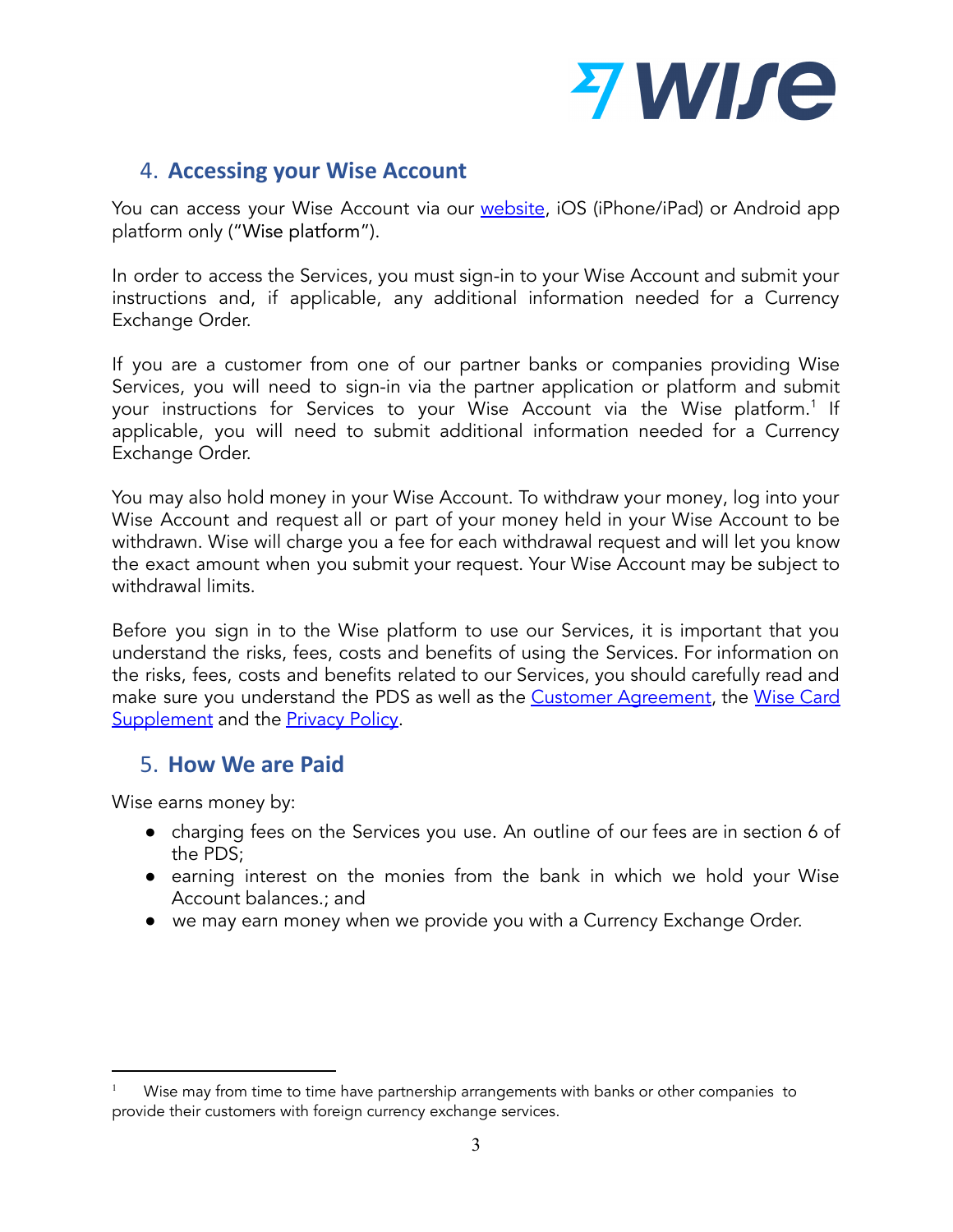

# <span id="page-5-0"></span>6. **Associations or Relationships We May Have and any Potential Conflicts of Interest**

Wise does not have any relationships or associations with third parties which might influence us in providing you with the Services.

Wise has a partnership/affiliate program managed by Impact Radius where affiliates that drive people to our website receive a payment from Impact Radius for every new converted user that they bring to Wise. Ways in which an affiliate could drive traffic are content (newsletters and articles about the international money transfer industry with links to Wise), banners, social media engagement, emails etc. Impact Radius is paid a fee by Wise for managing the affiliate program.

# <span id="page-5-1"></span>7. **How We and Others Such as Referring Third Parties are Remunerated**

Wise does not receive any commissions, remuneration or other benefits from third parties for the Services it provides to you.

Our staff and the staff of our affiliates receive a salary plus superannuation where applicable. They may also be eligible for monetary and non-monetary awards or additional incentive payments, including bonuses and shares.

Within a reasonable time of us providing you with this FSG, you may ask us to provide particulars of the remuneration or other benefits that our employees or others receive in relation to the provision of financial services to you.

# <span id="page-5-2"></span>8. **How To Make a Complaint and the Procedures for Dealing with Your Complaint**

We have clear internal and external complaint resolution procedures.

## 8.1 Submitting a complaint

If you need to make a complaint, you should contact our customer support team. You may raise your complaint by calling us on +61 1800 849 247 or via our website (https://wise.com/help/).

We have 45 days from the date of your complaint to resolve the issue. However we will seek to resolve your complaint as soon as possible. If we take longer than a week to provide you with a final response, we will contact you and provide an indicative timeframe on when we can resolve your complaint.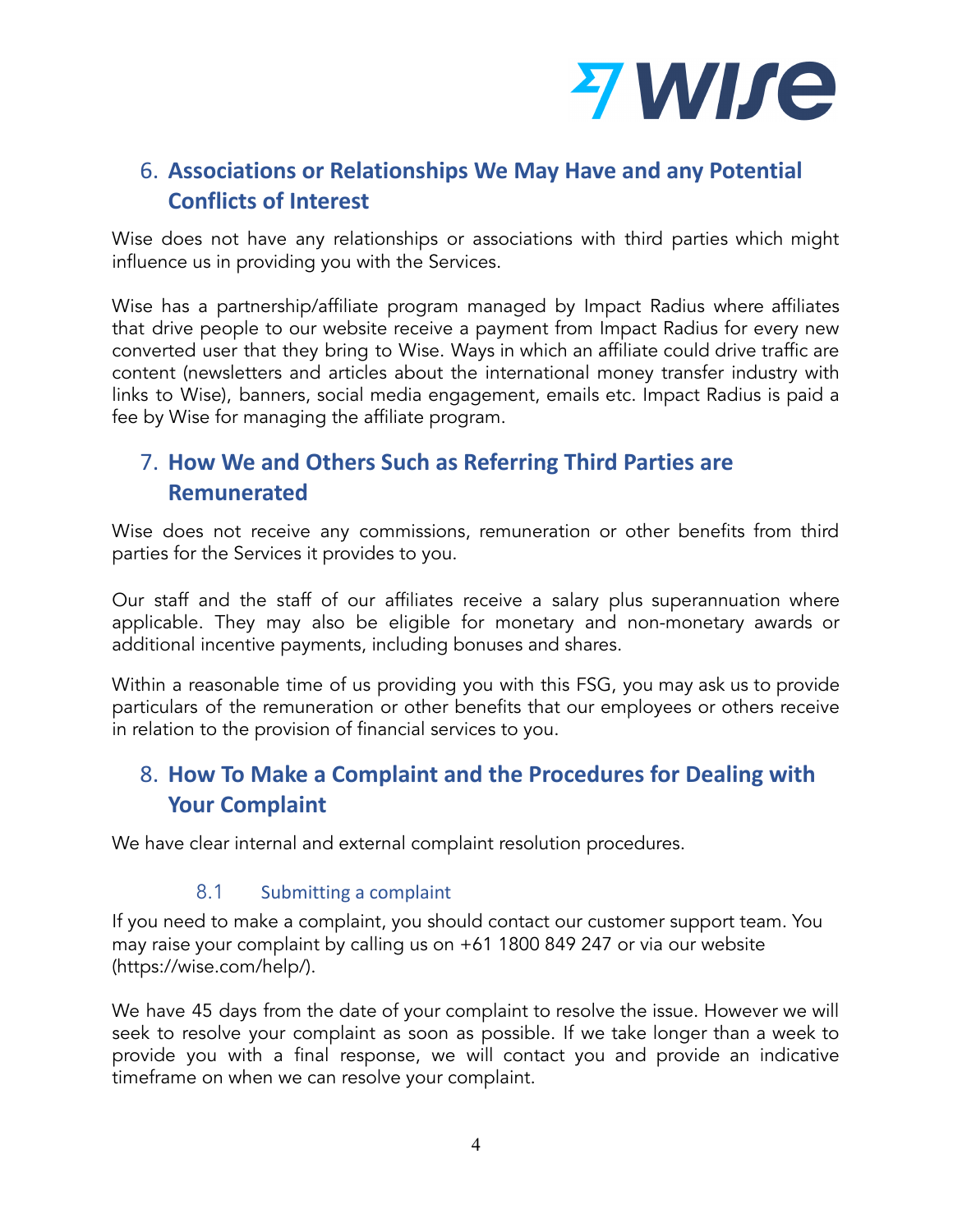

#### 8.2 Referral of unresolved complaints to external dispute resolution scheme

Wise is a member of an independent dispute resolution scheme, the Australian Financial Complaints Authority ("AFCA"). Our AFCA membership number is 76929.

If the complaint cannot be resolved by our internal complaints procedure; or if you are dissatisfied with the outcome; or if we fail to resolve the complaint within the 45 day period, you can direct the complaint to AFCA. You can contact AFCA at:

Australian Financial Complaints Authority GPO Box 3 Melbourne VIC 3001 Phone: 1800 931 678 Website: [www.afca.org.au](http://www.afca.org.au)

#### 8.3 Compensation arrangement

Wise is exempt from the requirement to have professional indemnity insurance or compensation arrangements.

# <span id="page-6-0"></span>9. **Your Personal Information and Our Privacy Policy**

We will maintain complete records of the Services we provide to you in accordance with applicable laws. As a financial services provider, we have an obligation under the Anti-Money Laundering and Counter-Terrorism Financing Act 2006 (Cth) to verify your identity, amongst other things. If we are unable to collect all information requested in the account opening process or requested during the subsequent Services, we may be unable to provide or continue to provide the Services. We will also retain copies of this information.

We also keep a record of personal information you provide to us. Your privacy is important to us and we are committed to comply with the Privacy Act 1988 (Cth) and Australian Privacy Principles.

If you wish to access information we hold about you or have any concerns, please contact us. A copy of our **[Privacy](https://wise.com/au/legal/privacy-policy) Policy** is available from our website.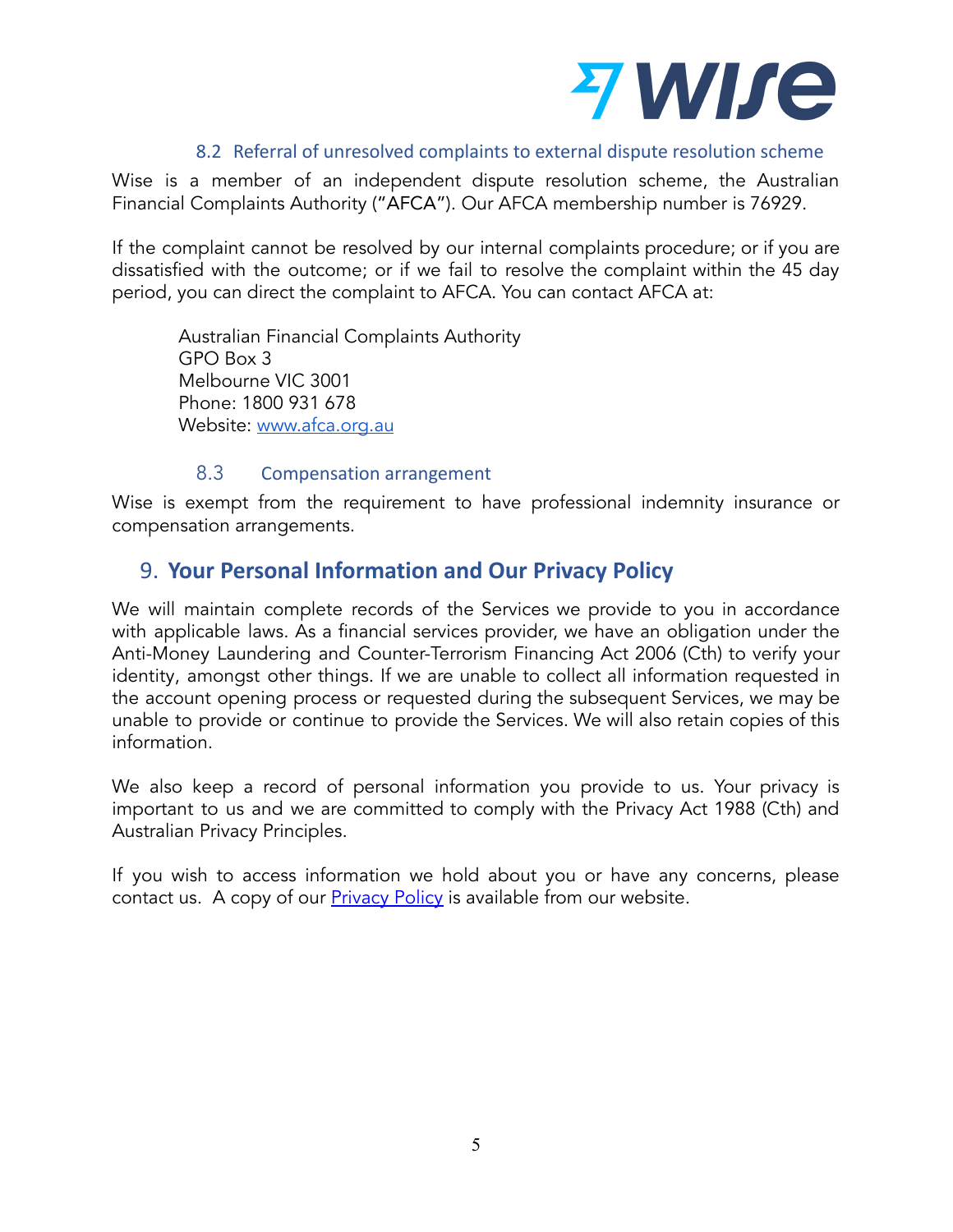# <span id="page-7-0"></span>**Part 2: Product Disclosure Statement ("PDS")**

This Product Disclosure Statement ("PDS") is dated 18 February 2022 and was prepared by Wise Australia Pty Ltd ("Wise", "we", "our", "us") ACN 616 463 855.

The financial products we can provide to you include a Wise debit card ("Card") and facilities to send money (each a "non-cash payment facility") and contracts to exchange one currency for another ("foreign exchange contracts").

Wise's Services include the provision of a Wise Account where you can:

- enter into contracts for the exchange of currency ("Currency Exchange Order");
- send money in any of our available currencies;
- open a multi-currency account and hold and receive money in any of the currencies that we offer; and
- request for a debit card ("Card") to be linked to your multi-currency account to enable you to withdraw from your Wise Account and make payments and purchases.

(our "Services").

The Card and multi-currency account are not available to customers who use our Services via a partner bank or company.

<span id="page-7-1"></span>Capitalised terms have the meanings given in section 10 of this PDS.

## 1. **Information About This PDS**

This PDS is intended to assist you in deciding whether the Services described in this PDS are appropriate for you. The PDS also provides information on the Services that we provide. You may also use this PDS to compare these financial products with similar financial products offered by others.

You should read this PDS in full before deciding to use our Services and keep this PDS and other documentation relating to your transactions for future reference. We will provide a paper copy of this PDS free of charge upon request.

#### 1.1 No personal advice and no independent advice

This PDS does not constitute a recommendation or opinion that Wise Services are appropriate for you.

The information contained in this PDS is general in nature and does not take into account your personal objectives, financial situation or needs. You should obtain independent financial advice to ascertain whether our Services are appropriate for your financial situation. You should not undertake foreign exchange or enter foreign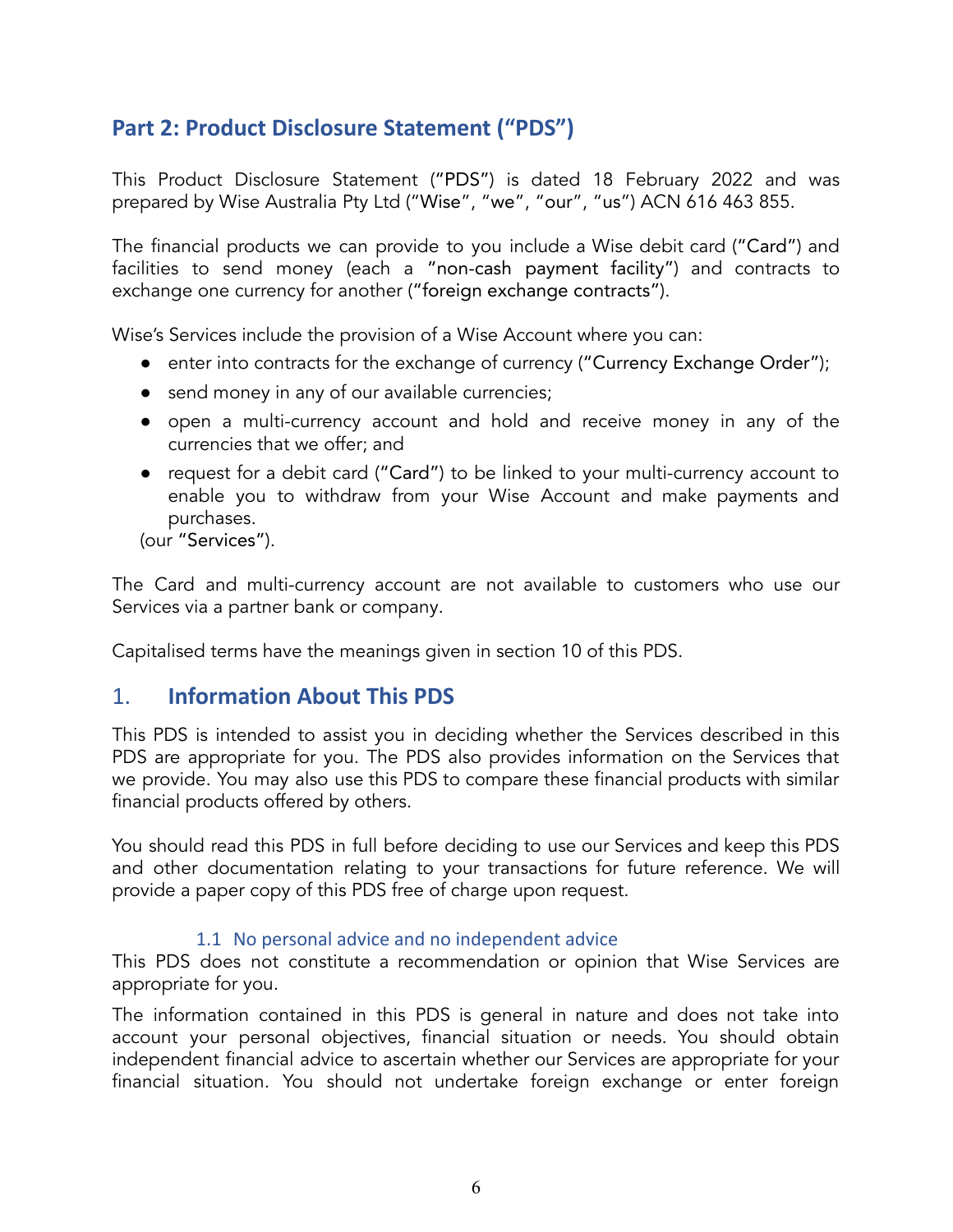

exchange contracts unless you properly understand the nature of foreign currency exchange products and are comfortable with the risks.

We offer general advice about the mechanics of foreign exchange contracts but we recommend that you carefully consider all the potential outcomes of specific currency exchange transactions before using our Service. You should obtain your own financial, taxation, legal or other professional advice.

## 1.2 Our Services

Wise offers the Services on the basis of the information contained in this PDS, the FSG, the Customer [Agreement](https://wise.com/au/terms-of-use), Wise Card [Supplement](https://wise.com/au/card-supplement-agreement) and the [Privacy](https://wise.com/au/legal/privacy-policy) Policy. No other information should be relied upon. In the event of any conflict between these documents and any other documents published by Wise, the Customer Agreement will prevail. All of these documents contain contractual terms which apply to our Services.

Information in this PDS is up to date at the time it was prepared but is subject to change at any time. Where a change in information in this PDS is not materially adverse to you we will provide updated information on the Wise website or contact you directly by email. A paper copy of any updated information will be given, or an electronic copy made available, without charge on request. We have also published the Customer Agreement, Wise Card Supplement and Privacy Policy on our [website.](https://wise.com/au)

## 1.3 Offer limited to Australia

This PDS is issued only for the Services Wise is offering in Australia and does not constitute an offer in any other jurisdiction where it would be illegal to make such offers or where such offers are not permitted.

## 1.4 Use of examples

All examples in this PDS are to assist you in understanding how our products work and to illustrate the mechanics of our Services. They should not be taken as expressing an opinion or recommendation about any exchange rate and do not reflect current or future market prices or the prices that we will apply to trade; nor how such trades have an impact on your personal circumstances. All references to monetary values refer to Australian dollars unless stipulated otherwise.

## 1.5 Further information

If you do not understand any part of this PDS, or require further information, please contact us:

| <b>Customer Support:</b> | +61 1800 849 247              |
|--------------------------|-------------------------------|
| Website:                 | https://wise.com/help/contact |
| Address:                 | Wise Australia Pty Ltd        |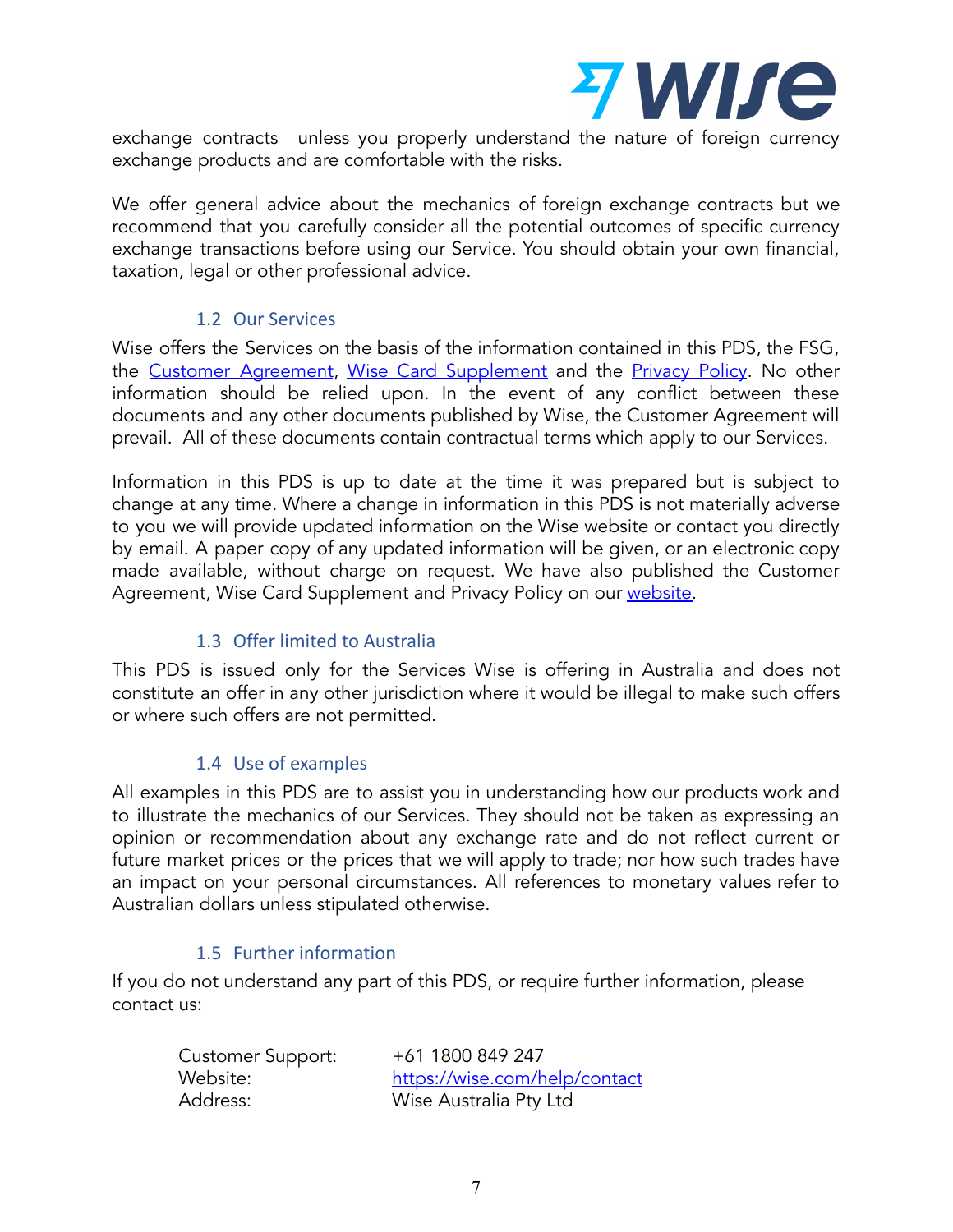

℅- Mazars Melbourne Pty Ltd Level 15, 390 St Kilda Road Melbourne VIC 3004

# <span id="page-9-0"></span>2. **Information About Wise**

Wise holds

- an Australian Financial Services licence number 513764 issued by the Australian Securities and Investments Commission ("ASIC"); and
- a limited authorised deposit-taking institution licence as a provider of Purchased Payment Facility (PPF) granted by the Australian Prudential Regulation Authority ("APRA").

We are also a reporting entity to the Australian Transaction Reports and Analysis Centre ("AUSTRAC").

Wise is also a member of Mastercard International Incorporated and Visa Inc.

## 2.1 Wise as counterparty

Wise acts as the counterparty to your foreign exchange contracts, which means that it enters into all foreign exchange contracts with you as principal, and not as agent. In certain cases specified in the Customer Agreement, Wise may have arrangements in place with a third party for certain currencies and payments.

<span id="page-9-1"></span>The Australian Financial Claims Scheme does not apply to funds in your Wise Account.

# 3. **Overview of Key Service Features**

This section outlines the key features of the Services.

## 3.1 How do I Open a Wise Account?

To use our Services, you will first need to establish your Wise Account through the Wise platform, which is accessed through our website at [https://wise.com/au](https://transferwise.com/au). If you are a customer using our Service via one of our banking partners, you will first need to establish your Wise Account through your banking application/platform.

By opening a Wise Account, you agree to the terms of the Customer Agreement and Privacy Policy and that you have read this PDS and FSG. The Customer Agreement governs the Services described in this PDS with us. You will be directly responsible for performing your obligations to us described in the Customer Agreement.

Wise is required by the Anti-Money Laundering and Counter-Terrorism Financing Act 2006 (Cth) to verify the identity of our customers before we transact. We reserve the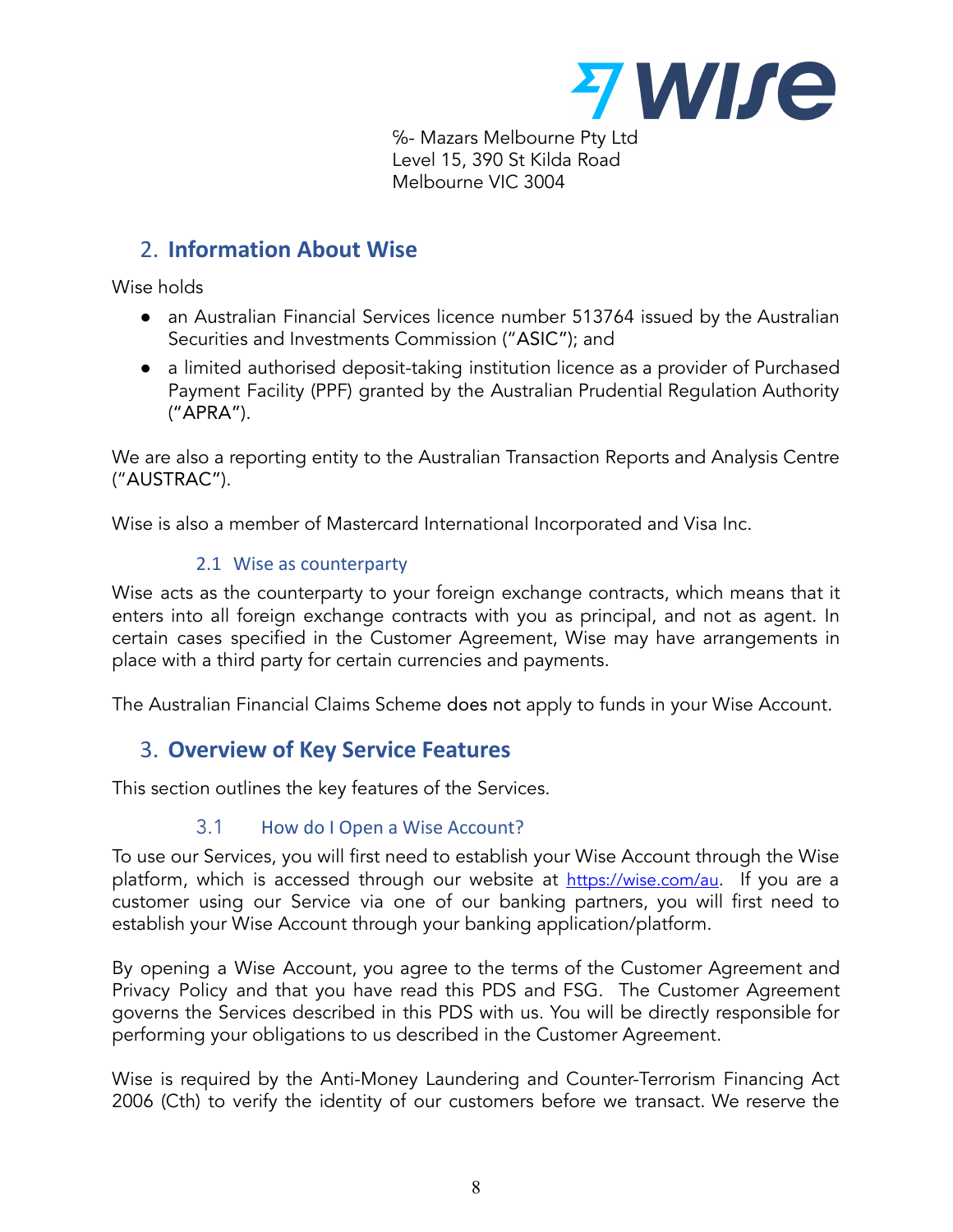

right to reject a request for a Wise Account and to close any Wise Account at our own discretion. We also may request documents and information from you at any time at our sole discretion. If you do not provide such documents and/or information or submit false documents and/or information, then we may refuse you from opening an Wise Account or close your existing Wise Account without prior notice, and we may inform police and other legal enforcement bodies about it.

### 3.2 Details about your Wise Account

In the event that Wise becomes insolvent, you may lose the money held in your Wise Account. For further information on how we look after your money, please visit our [FAQ](https://wise.com/help/). Any funds held in your Wise Account will be pooled with money from accounts of other customers and deposited with an authorised deposit taking institution. This does not affect your right to withdraw funds from your Wise Account. If there is a positive balance in your Wise Account and you have not transacted in the period prescribed under the Banking Act 1959 (Cth), your funds that are held in AUD will be subject to the unclaimed monies laws.

#### 3.3 Access to your personal Wise Account

To use our Services you are required to provide your personal information to Wise. We recognise the importance of your privacy and comply with the Australian Privacy Principles ("APP"). Our Privacy Policy is available from the Wise [website](https://wise.com/au/legal/privacy-policy) or by contacting us.

You can access your Wise Account on the Wise platform. Or if you are a customer using our Service via one of our partners, access your account via the partner application or platform. You must keep your log-in details (username and password) confidential and never make them available to third persons. To avoid unauthorised transactions, you must inform us immediately if a third party has accessed your log-in details.

You are solely responsible for the security of electronic devices and channels that you use to access our Services. You must only use the Services to transact on your own account and not on behalf of any other person or entity.

## 3.4 Key Benefits

Your Wise Account has the following Services and features:

| Services <sup>*</sup>               | Key features                                                                                                                                                                                  |
|-------------------------------------|-----------------------------------------------------------------------------------------------------------------------------------------------------------------------------------------------|
| Currency exchange<br>and Send Money | • Send money to someone in any of our available currency routes<br>to the destination countries                                                                                               |
| Multi-currency<br>account           | • Send money to someone in any of our available currency routes<br>from the balance in your multi-currency account<br>• Hold money in the different currencies that we provide<br>• Add money |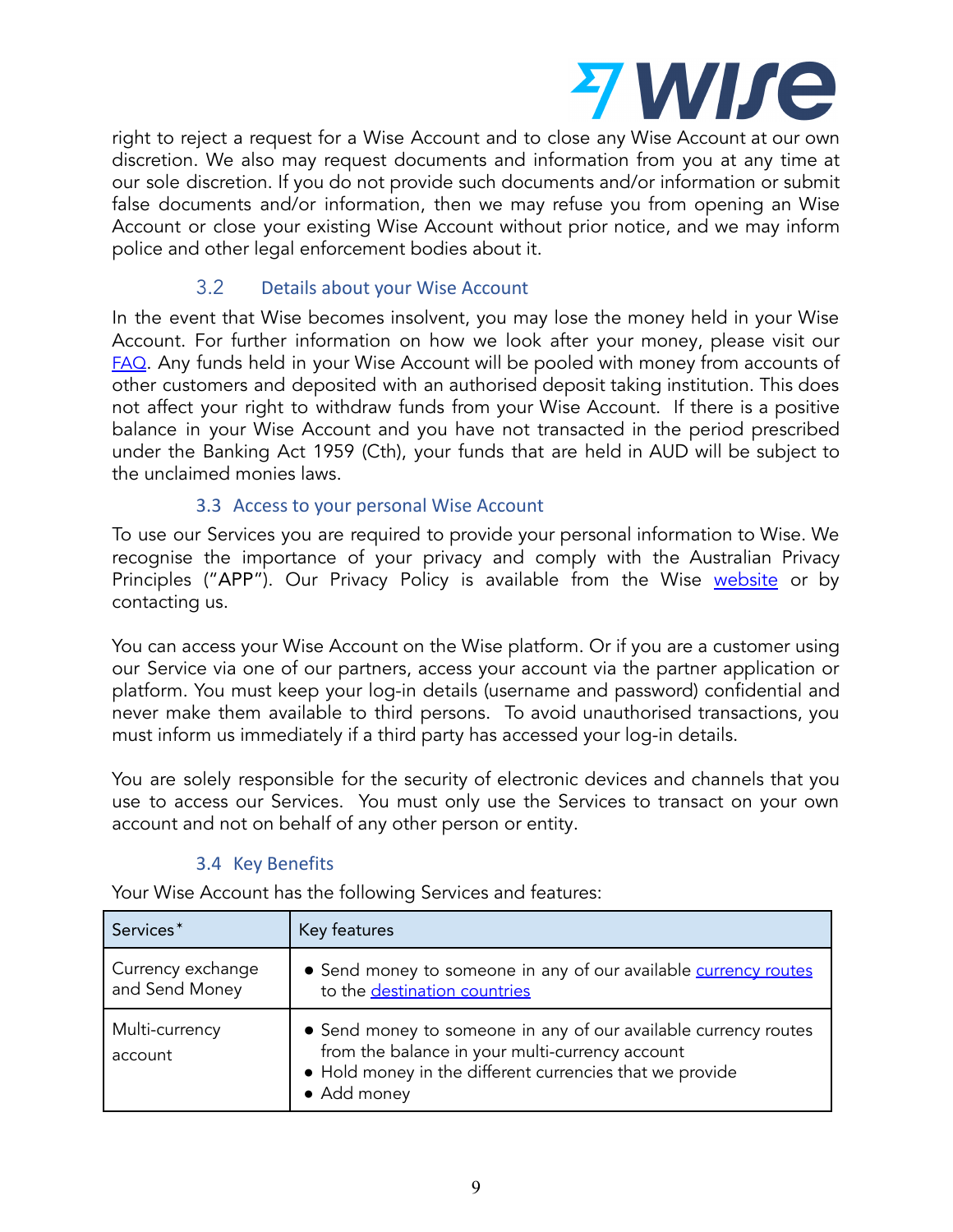

|      | • Receive money<br>• Withdraw money by transferring it to another account                         |
|------|---------------------------------------------------------------------------------------------------|
| Card | • Use your Card to make payments and purchases<br>• Withdraw money from an ATM (limits may apply) |

✶ If you are a customer using our Service via one of our partners, the Service we provide to you is limited to currency exchange and Send Money.

You do not accrue any interest on amounts held in your Wise Account.

There is no cooling off period regime that applies to any of the Services described in this PDS. However, you can cancel your Card and withdraw your balances or close your Wise Account at any time. You continue to be responsible for all obligations related to your Wise Account even after it is closed (for example paying us any amounts you owe us).

Use of your Wise Account is subject to our [Acceptable](https://wise.com/acceptable-use-policy) Use Policy.

|                            | To Send Money, in any of our available currencies, you will need to create<br>a Currency Exchange Order.                                                                                                                                                                                                     |
|----------------------------|--------------------------------------------------------------------------------------------------------------------------------------------------------------------------------------------------------------------------------------------------------------------------------------------------------------|
|                            | You can choose if you would like to exchange the amount as a:                                                                                                                                                                                                                                                |
|                            | • Fixed Source Currency Exchange Order. This means that you want<br>a fixed amount of the Source Currency to your recipient.<br>to send<br>We will exchange the Source Currency to the currency you have<br>nominated and pay that amount to the recipient (the "Target<br>Currency); or                     |
| Currency<br>Exchange Order | • Fixed Target Currency Exchange Order. This means that you want<br>a fixed amount of Target Currency to your recipient.<br>to send<br>You can only set up a Fixed Target Order for certain Source<br>Currencies. A list of these Source Currencies is on our <b>FAQ</b> .                                   |
|                            | Wise will quote you a mid-market exchange rate (an "Estimated<br>Exchange Rate"). If you decide to proceed, then you'll see instructions on<br>how to fund your transfer. We will only process your Currency Exchange<br>Order if we hold or have received sufficient cleared funds in your Wise<br>Account. |
|                            | You may cancel your Currency Exchange Order for a full refund at any<br>time before Wise has started the process of exchanging your money in<br>accordance with your instructions. Instructions for cancellation are set out                                                                                 |

## 3.5 Important information about your Wise Account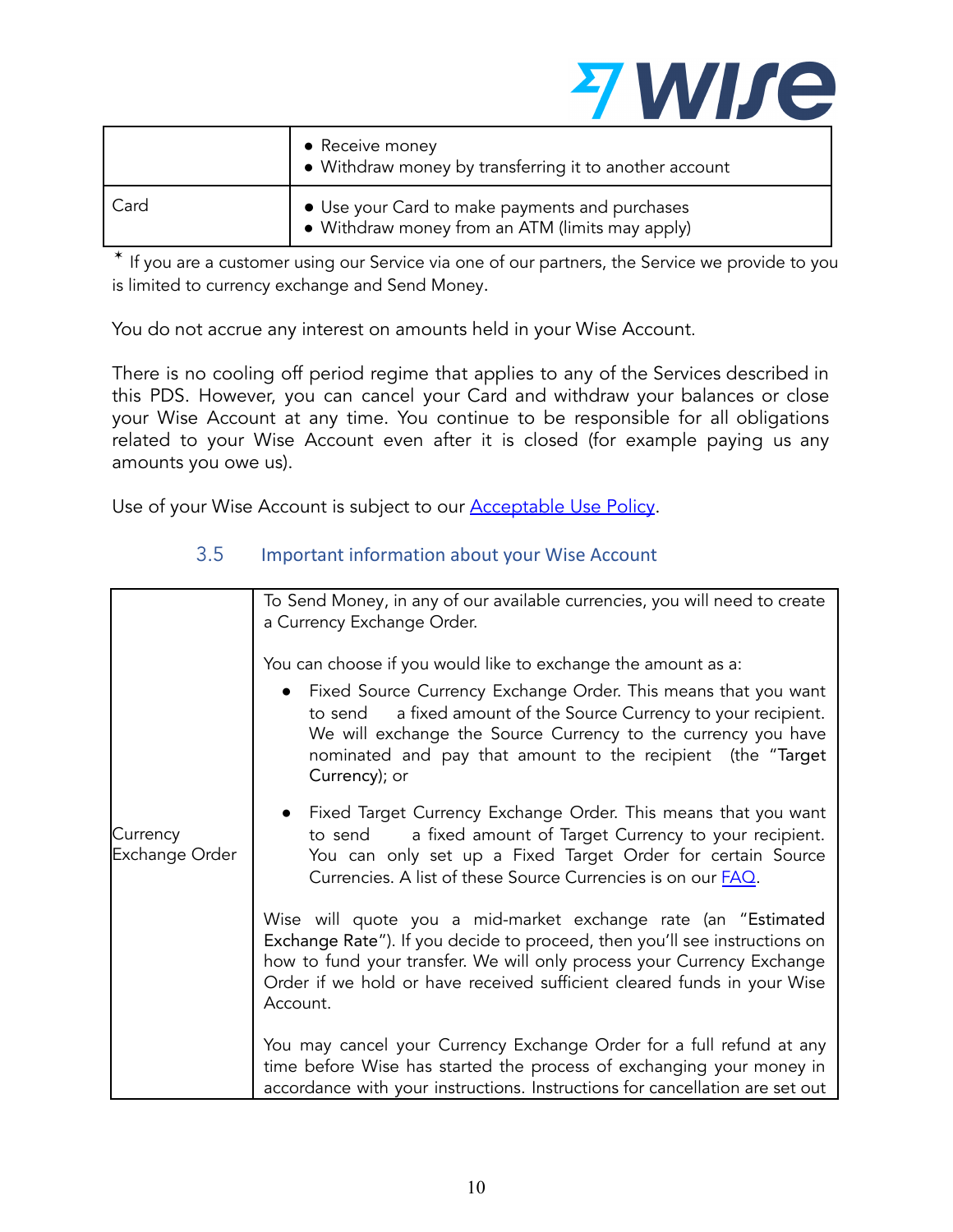|                  | z wire                                                                                                                                                                                                                                                                                                                                                                                                                                                                                                                                                                              |
|------------------|-------------------------------------------------------------------------------------------------------------------------------------------------------------------------------------------------------------------------------------------------------------------------------------------------------------------------------------------------------------------------------------------------------------------------------------------------------------------------------------------------------------------------------------------------------------------------------------|
|                  | in our FAQ. You cannot cancel your Currency Exchange Order once your<br>funds have been exchanged into the Target Currency you requested.                                                                                                                                                                                                                                                                                                                                                                                                                                           |
|                  | There may be restrictions on where you can send money and this will<br>depend upon the currencies and countries involved in the order. Such<br>restrictions are described in the Customer Agreement and/or referred on<br>our website.                                                                                                                                                                                                                                                                                                                                              |
|                  | The above description does not apply to an exchange of currency when<br>withdrawing money or making a payment using the Card.                                                                                                                                                                                                                                                                                                                                                                                                                                                       |
|                  | To Add Money, you need to log into your Wise Account and follow the<br>steps as they appear on screen. We may impose limits on how much<br>money you can add into your account.                                                                                                                                                                                                                                                                                                                                                                                                     |
| Add Money        | We will credit your Wise Account once we have received your money. For<br>some methods of adding money (such as credit or debit card) we may<br>credit the money before we receive it. If the actual amount you intended<br>to add does not reach us within a reasonable time, we may deduct that<br>amount from your account. If you do not have enough money in your<br>account for this purpose, we can demand repayment from you using<br>other methods. Fees may be payable to Add Money. Information about<br>current fees is available on our account and card pricing page. |
|                  | You can receive money into your Wise Account using methods which we<br>support. Information about the methods we currently support can be<br>found here.                                                                                                                                                                                                                                                                                                                                                                                                                            |
| Receiving Money  | Any money you receive into your Wise Account will be recorded in the<br>transaction history section of your Wise Account.                                                                                                                                                                                                                                                                                                                                                                                                                                                           |
|                  | The money received in your Wise Account ("Received Amount") may be<br>subject to reversal and you agree that we may deduct the Received<br>Amount from your Wise Account if it was reversed by the person who<br>paid you the Received Amount or any relevant payment services provider.                                                                                                                                                                                                                                                                                            |
| Maintaining your | All your transactions (including your current balance, money you have<br>added, received, converted, sent and/or withdrawn) are recorded in the<br>transaction history section of your Wise Account. You may access this<br>information after you have logged into your Wise Account.                                                                                                                                                                                                                                                                                               |
| Wise Account     | You must have a zero or positive balance in your Wise Account. If your<br>Wise Account goes into a negative balance as a result of a chargeback,<br>reversal of a transaction, deduction of fees or any other action, you must<br>repay the negative balance immediately without any notice from us.                                                                                                                                                                                                                                                                                |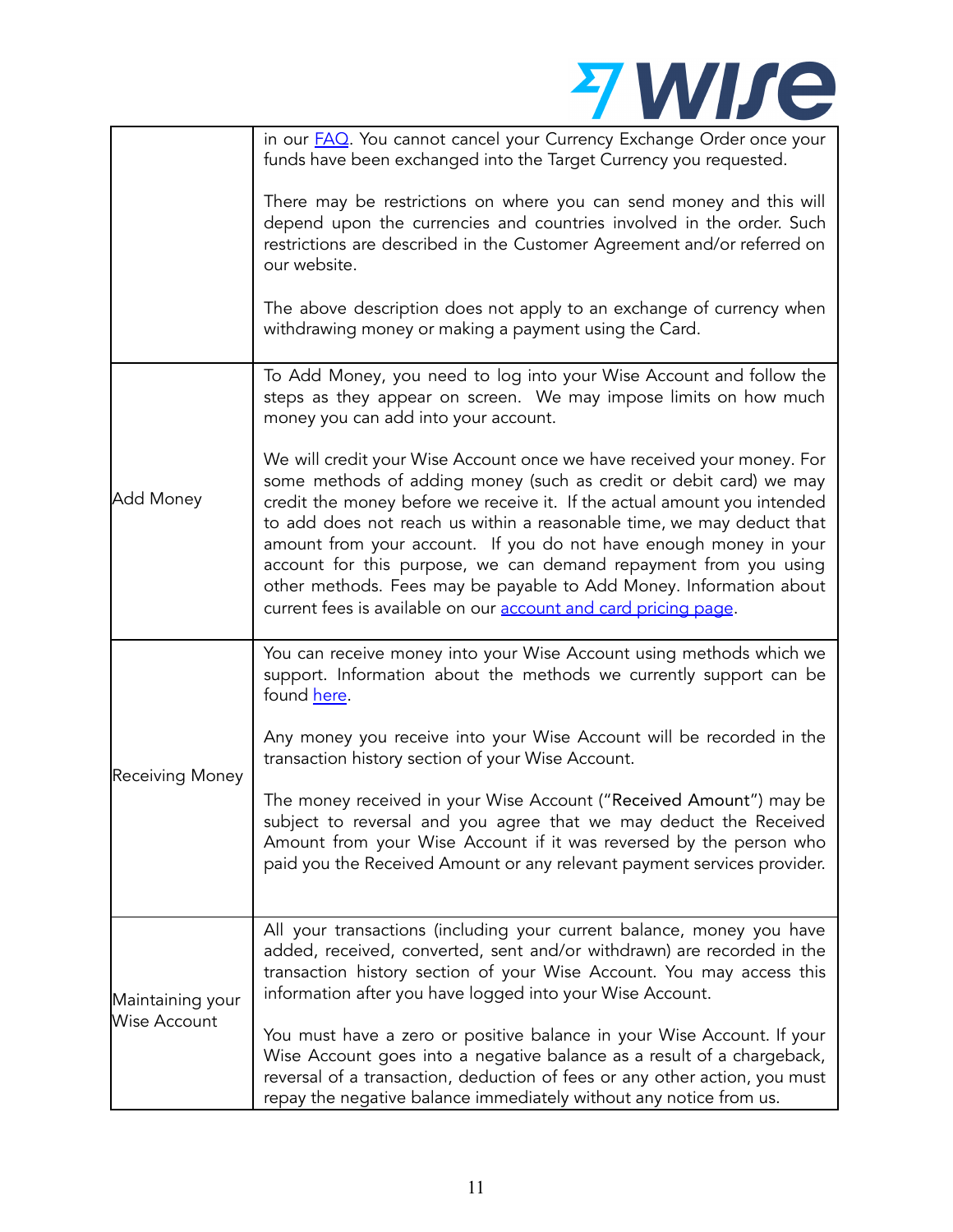|                                                                 | You are responsible for any taxes which may be applicable to payments<br>you make or receive, and it is your responsibility to collect, report and<br>pay the correct tax to the appropriate tax authority.                                                                                                                                                                                                                                                                                                                                              |
|-----------------------------------------------------------------|----------------------------------------------------------------------------------------------------------------------------------------------------------------------------------------------------------------------------------------------------------------------------------------------------------------------------------------------------------------------------------------------------------------------------------------------------------------------------------------------------------------------------------------------------------|
|                                                                 | You may request all or part of your money held in your Wise Account to<br>be withdrawn or sent to another person. You will need to log-in to your<br>Wise Account, select "send money" and follow the steps as prompted on<br>screen. We may charge you a fee for each withdrawal request, we will let<br>you know the exact amount when you submit your request. You can also<br>find out more information about the fees we charge on the pricing page.                                                                                                |
| Withdrawing from<br>your Wise<br>Account or                     | When setting up your withdrawal request, you must ensure that the<br>information you provide is correct and complete. Your Wise Account may<br>be subject to withdrawal limits. If your withdrawal request exceeds the<br>current limit, we may decline your request and require you to provide<br>additional documents to us so that we could carry out additional checks<br>before allowing the money to be withdrawn.                                                                                                                                 |
| sending money<br>from your Wise<br>Account to<br>another person | If you send money to another person using an email address which is not<br>registered with us, the money will not be credited until the intended<br>recipient has claimed the money following the steps we have set out for<br>them. Until then, there is no relationship between us and the intended<br>recipient and the money continues to belong to you. We will refund the<br>money to you if the intended recipient does not claim the money or if<br>they have failed our customer checks within a reasonable time period as<br>determined by us. |
|                                                                 | You can also make a payment or withdrawal from your Wise Account<br>using the Card. The Card can be used to pay for goods and services at<br>retailers that display the Mastercard scheme symbol or to obtain cash<br>through an ATM. When you use your Card for a withdrawal, the balance<br>of your Wise Account will be debited and you will be charged a<br>Conversion Fee or Cash Withdrawal Fee, if applicable.                                                                                                                                    |

Z WII 10

# <span id="page-13-0"></span>4. **Foreign Exchange**

## 4.1 What is a foreign exchange contract?

A foreign exchange contract or a foreign exchange transaction is a financial transaction where one currency is sold and another currency is purchased at an agreed exchange rate. It is important that you understand how foreign exchange transactions work.

Currency Exchange Orders are undertaken pursuant to foreign exchange contracts and where you and Wise agree to exchange one currency for another after the amount to be exchanged and the Currency Exchange Fee have arrived to our bank account. A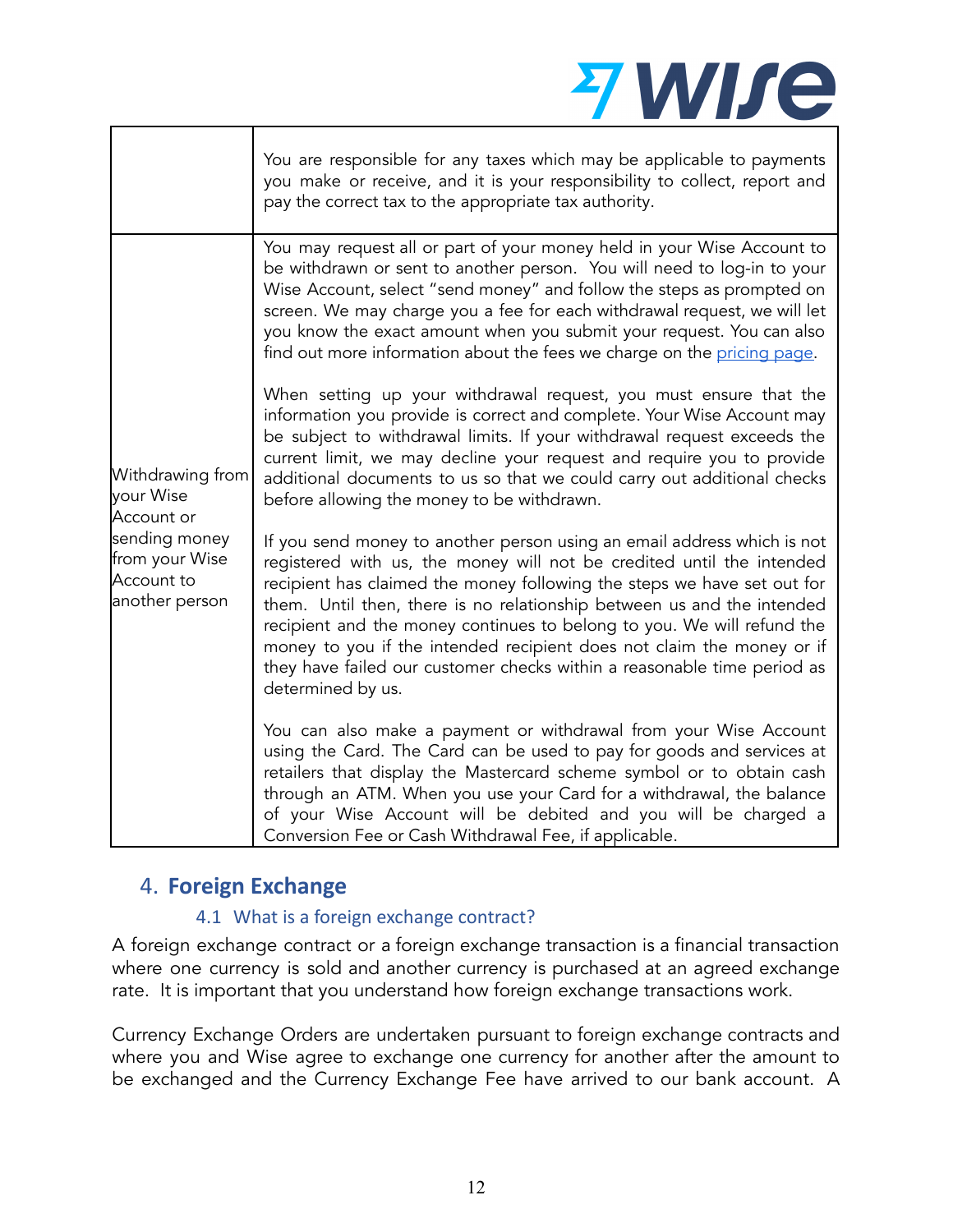

new foreign exchange contract will be entered into for each Currency Exchange Order that you do with us.

When we make a Currency Exchange Order from one currency to another, we offer an over-the-counter ("OTC") foreign exchange contract, which means that foreign currencies we are exchanging to you are not traded on a licensed financial market (such as a stock exchange).

Other foreign exchange service providers may offer foreign exchange products and services with differing features, benefits and risks and may have very different methods for quoting prices and charging fees. When comparing products, you should consider carefully whether the product is suitable for you and ensure you understand the total cost of the product to determine if it is the best outcome for you.

#### 4.2 Variables

Wise is offering foreign exchange contracts. When you make a Currency Exchange Order for a foreign exchange contract, we will make our best efforts to exchange your money and send it to the recipient within two business days from the time your deposit reaches our bank account. However, in some cases it may take longer than two business days. We will do our best to avoid any delay.

We will use the mid-market exchange rate valid at the time you create your Currency Exchange Order as long as we receive all of the money during the guarantee period notified to you when you set up your transfer. There are several variables, which will be agreed upon entering into a foreign exchange contract. Those variables include:

- the denomination and amount of the Source Currency;
- the denomination and amount of the Target Currency;
- the exchange rate;
- the settlement date; and
- fees applicable to the foreign exchange contract.

There are more details about the last three variables for foreign exchanges contracts below.

#### 4.3 Exchange rate

Wise will quote you a mid-market exchange rate, which we refer to as the "Guaranteed Exchange Rate", confirm the guaranteed time period ("Guarantee Period") and confirm the Currency Exchange Fees at the time you create a Currency Exchange Order. The mid-market rates we use are obtained from independent third-party service provider(s). For some currencies, we cannot use the mid-market exchange rate or provide a Guaranteed Exchange Rate as we are required to use a different reference rate for the exchange rate for your currency pair. For example, for transfers to Nigeria (NGN), we are required to use the rate set by the Central Bank of Nigeria. For these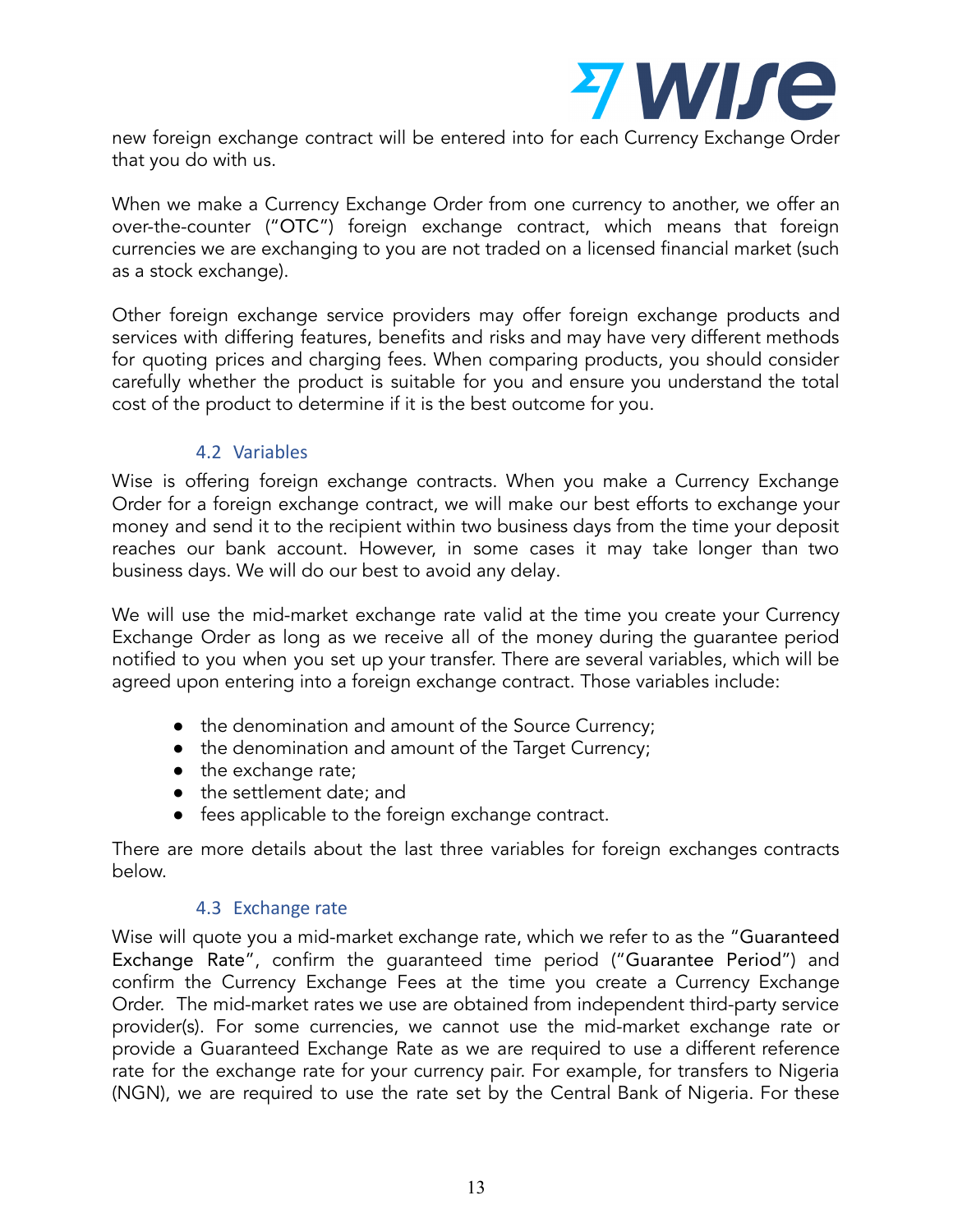

currencies we will notify you of the reference rate used for the exchange rate when you place your Currency Exchange Order and confirm the exchange rate when we have exchanged your Source Currency.

During times of extreme market volatility in foreign exchange rates, we may suspend our offer of a Guaranteed Exchange Rate and instead offer you the mid-market rate at the time of conversion.

We will let you know your exchange rate: (a) when you place your Currency Exchange Order, if it is a guaranteed rate Currency Exchange Order; or (b) when we have exchanged your Source Currency into the Target Currency, if it is a non-guaranteed rate Currency Exchange Order.

Please refer to section 5 below (Keys Risks Associated with the Service) for more information about foreign exchange risk.

#### 4.4 Additional conditions for guaranteed rates

We will let you know the Guaranteed Exchange Rate at the time when you set up your Currency Exchange Order. As long as we hold or receive sufficient money from you in your Wise Account during the relevant Guaranteed Period (described on the [Guaranteed](https://wise.com/help/articles/2448203?origin=search-guaranteed+rate) Rate page), we will exchange your money using that guaranteed rate.

If we do not receive sufficient money from you during the Guaranteed Period, we will not be able to exchange your money using the guaranteed rate. The rate used for your Currency Exchange Order will be the exchange rate at the time of receiving your money ("Effective rate").

If the relevant mid-market rate (as provided by our reference exchange rate provider) changes by 5% or more during the Guaranteed Period, we can, at our option, suspend your payment for a reasonable period of time or cancel the Currency Exchange Order and refund the money to you.

## 4.5 Rate limits

A rate limit is the maximum percentage of negative change to the exchange rate which you authorise us to exchange your money.

When creating a guaranteed rate transfer, you're subject to a rate limit of 5%. This means that if, in the time between transfer creation and Wise receiving your money, the rate drops by 5% or more, we reserve the right to cancel and refund your transfer back to the account the money reached us from.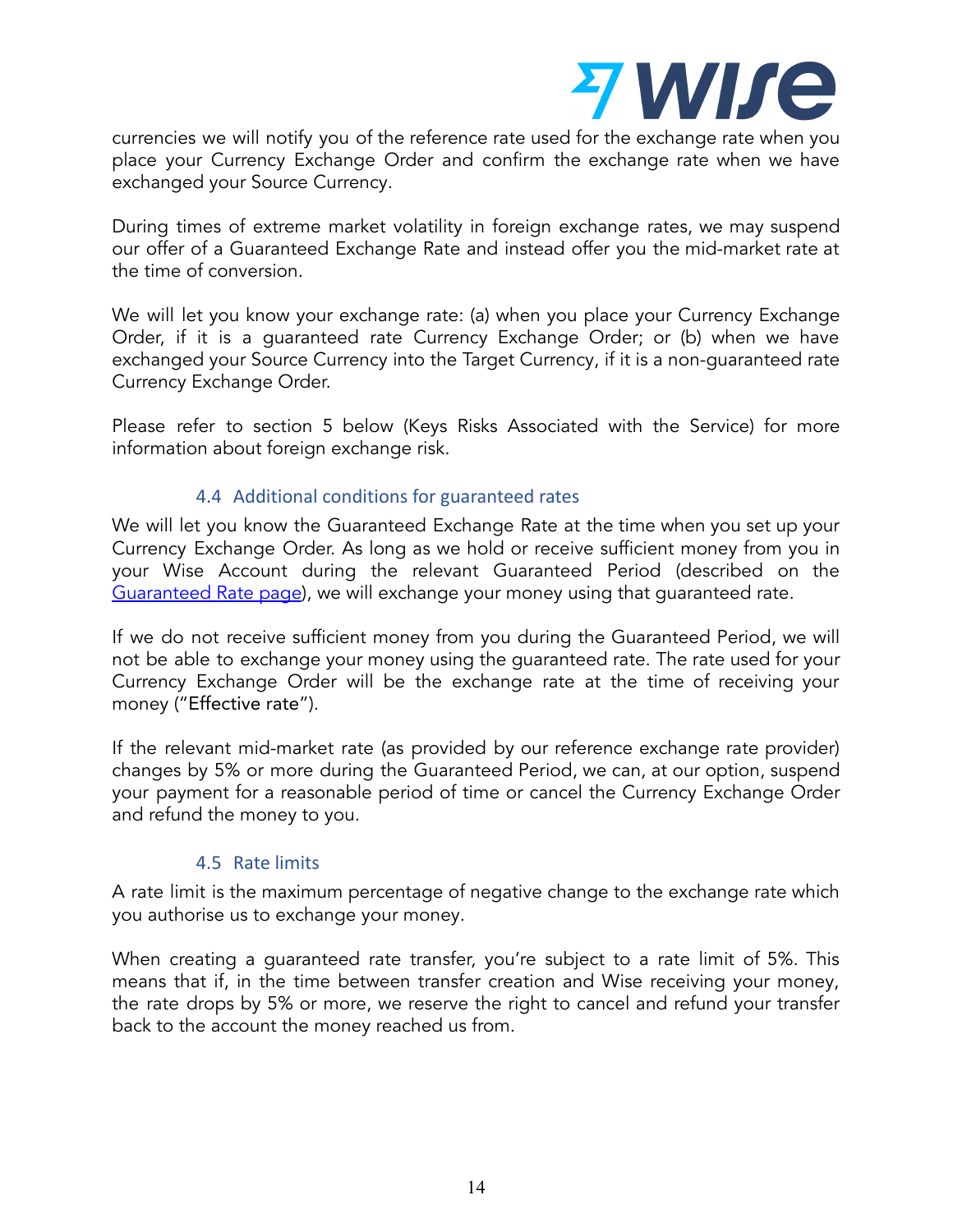

## 4.6 Comparing exchange rates

Different service providers offer different exchange rates. Therefore it is reasonable to compare the rates offered by different service providers. Wise cannot guarantee the best rate available on the market, but we endeavour to provide rates that are competitive.

There are different types of foreign exchange contracts available on the market. Therefore when you are comparing exchange rates, you should ensure that you are comparing the exchange rates of the exchange contracts of the same type. In addition to the exchange rate, you should compare other terms of the foreign exchange contracts (including fees, settlement dates, responsibilities, etc).

## 4.7 Speculative trading

Please note that we are not a currency trading platform. You must not use our Services for currency trading or related purposes. This includes unethical behaviour such as sending us multiple guaranteed rate Currency Exchange Orders without the intention of completing all the Currency Exchange Orders. If we detect that you are using our Services for this purpose, we may, at our option, set a limit on the number of guaranteed Currency Exchange Orders you may send to us or suspend or terminate your Wise Account.

#### 4.8 Settlement date

Usually the foreign exchange contracts offered by Wise will be settled within two business days after you have created the Currency Exchange Order and transferred the necessary amount of money to your Wise Account.

The settlement date will vary depending on such factors as:

- time taken to complete know-your-customer and anti-money laundering and counter-terrorism financing procedures;
- time elapsed between when you create your Currency Exchange Order and your money is received into your Wise Account (including the currency to be exchanged and Currency Exchange Fee payable to us);
- time taken to complete the matching process and/or conversion and any conversion stops due to triggering of rate limit; and
- time taken for the payment from our bank to reach your recipient's bank account (the banking system in the destination country, processing time by the banks involved, and any public holidays), if applicable.

However, it may take less than two business days to complete your Currency Exchange Order and our intention is to exchange your money as soon as possible.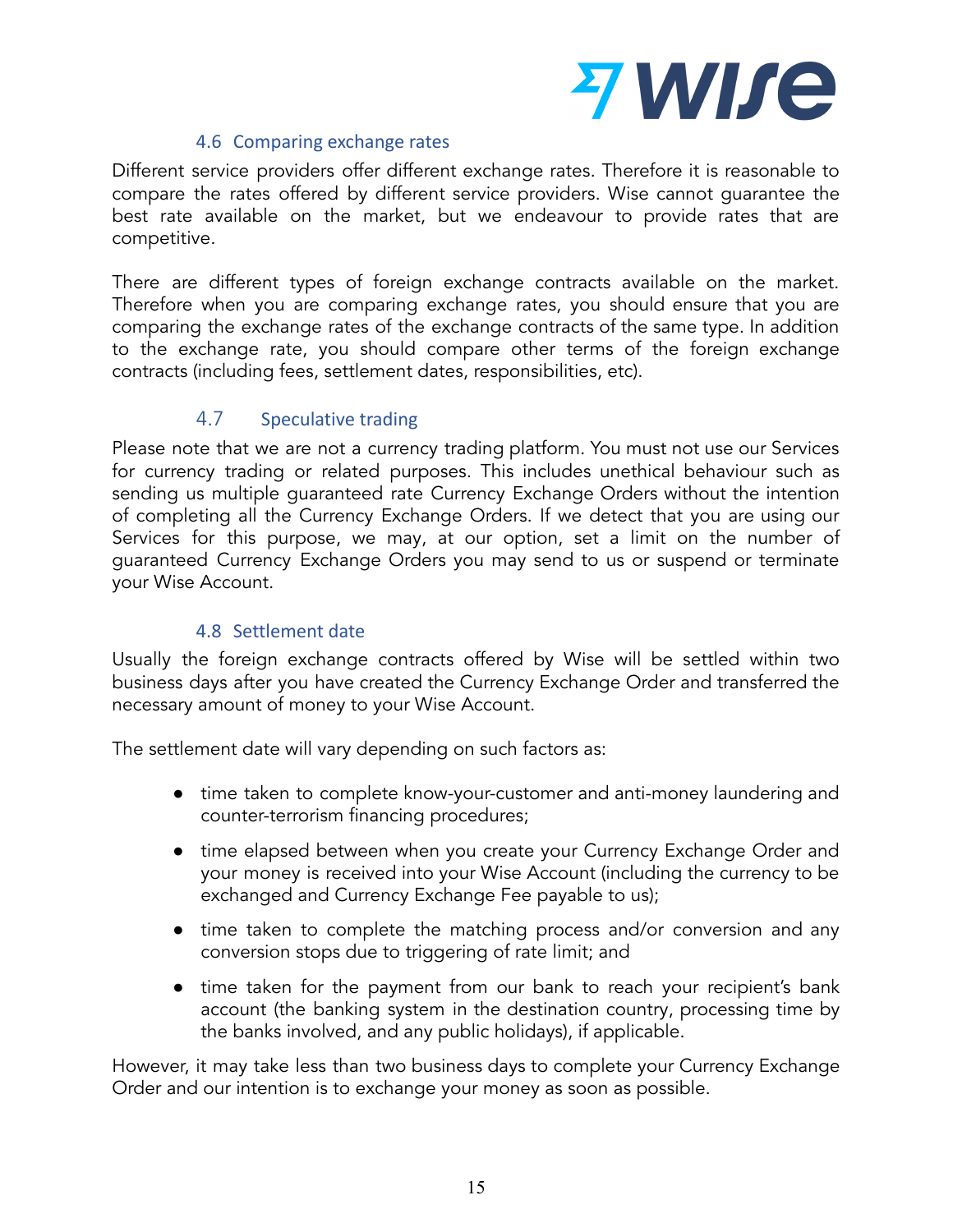

To avoid a delay we recommend you transfer the money to the Wise account immediately after the Currency Exchange Order is created. You also may wish to contact your bank to ensure that they transfer the money without unreasonable delay.

# <span id="page-17-0"></span>5. **Key Risks Associated with the Service**

Before you start using Wise, you must carefully consider whether the Services are appropriate for you, based on your personal circumstances, financial objectives, financial needs and experience.

This section outlines the key risks related to our Services. Additional risks may apply depending on your personal circumstances, or how you use the Services and which third parties are involved. Before using our Services you must make yourself familiar with our Customer [Agreement](https://wise.com/au/terms-of-use), Wise Card [Supplement](https://wise.com/au/card-supplement-agreement) and the [Privacy](https://wise.com/au/legal/privacy-policy) Policy and ensure that you understand your risks and responsibilities within these documents.

## 5.1 Foreign exchange risk

Foreign exchange rates fluctuate all the time. Consistent with market conditions, the prices of our Services may be volatile and fluctuate rapidly over wide ranges. Due to the exchange rate fluctuations you may not receive the predicted amount of the foreign currency. It is also possible that the exchange rate improves after we have exchanged your currency. In addition, there are foreign exchange risks associated with maintaining balances in multiple currencies. The exchange rates of the currencies you hold will fluctuate over time and you will not receive the benefit of such fluctuations unless you exchange the currency in your Wise Account.

Exchange rates are affected by many different events and influences, so they may change rapidly and unpredictably. Such fluctuations may be caused, but are not limited to, monetary policy of a central banks or other official institutions, announcements and forecasts made by any government institution or other organisation, changes in economic situation, transactions made by other market participants, embargoes, wars and natural disasters.

When you create a Currency Exchange Order with us, we will provide you with a Guaranteed Exchange Rate except in the circumstances set out in section 4.3 of this PDS. If we do not receive all of your funds in your Wise Account during the Guaranteed Period, the money will be exchanged using the Effective Rate when all funds are received.

If one of the currency balances in your account becomes negative, we will divert funds from any positive currency balance in your account to make up the negative balance before allowing you to withdraw funds.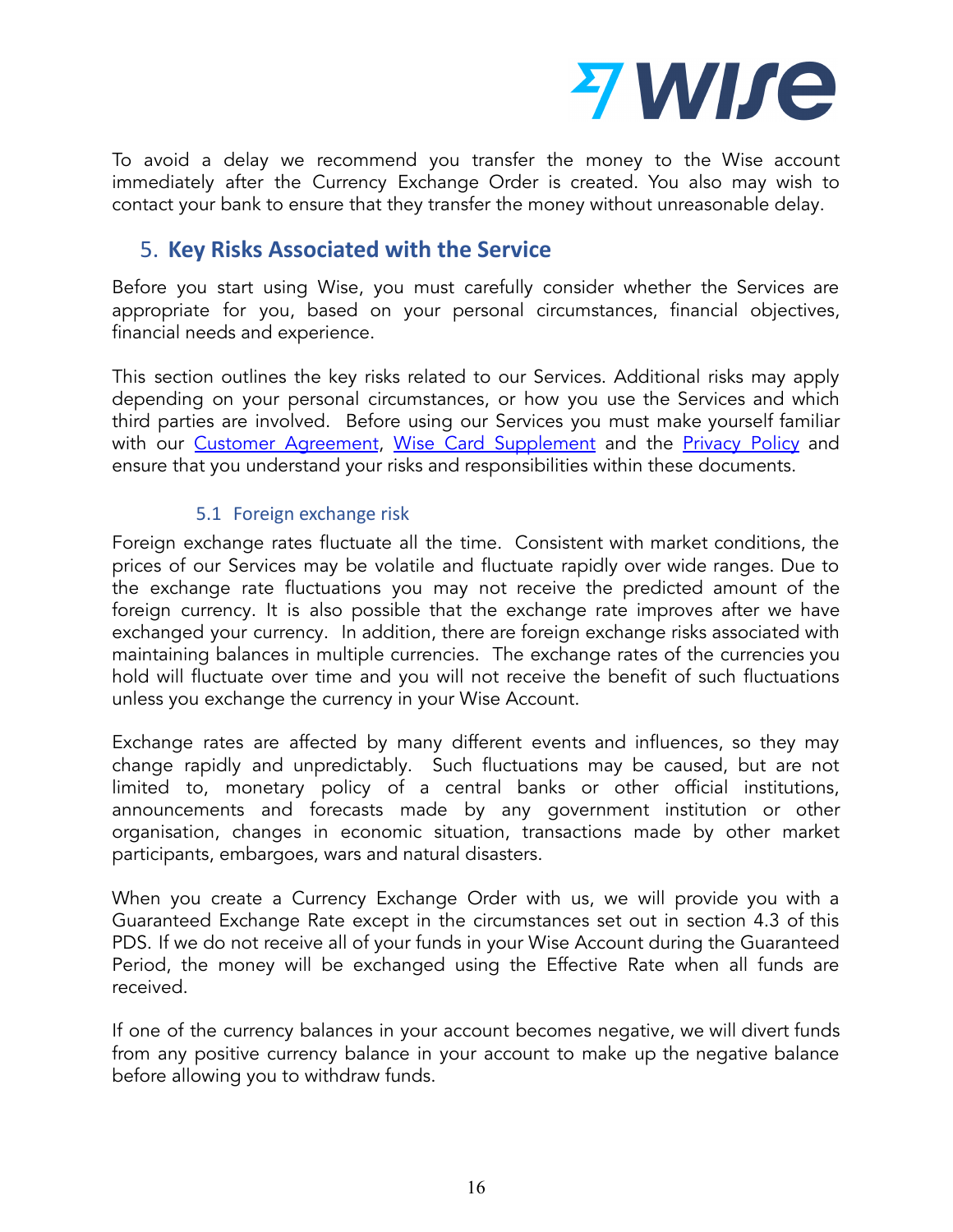

## 5.2 Over The Counter ("OTC") Risk

The foreign exchange contracts provided by Wise are OTC products. This means that they are not traded on a licensed financial market under section 767A of the Corporations Act such as an exchange. Therefore, by trading in OTC foreign exchange contracts with us you will not have the benefit of some of the advantages of trading on a licensed market, such as having a central clearing house to guarantee our obligations to you.

## 5.3 Counterparty and credit risk

Counterparty risk is the risk that another party may default on their contractual obligations. In the event of a default due to bankruptcy, fraud, or liquidation of a company you may recover less than the amounts owing to you. When you use our Services, you have a counterparty risk with Wise and we have performance obligations to you. Your counterparty risk with us is the risk that we may become unable to meet our obligations to you at the time they fall due.

This risk is mitigated by:

- Wise generally hedges our foreign exchange exposures. We also try to minimise the financial risk associated with Currency Exchange Orders by matching volume from buyers and sellers and receiving transaction amounts from clients before executing foreign exchange contracts;
- we hold your money with authorised deposit-taking institutions;
- we are licensed by the APRA as a limited authorised deposit-taking institution that provides purchased payment facilities; and
- we aim to exchange and transfer funds within a short period of time.

The Wise Account is not covered by the Australian Financial Claims Scheme.

## 5.4 Operational risk

Operational risk is the risk of delay or loss resulting from inadequate or failed technological systems, internal processes or external events. We make our best efforts to avoid any problems caused due to technical or administrative reasons, but such problems may still occur.

We are making our best efforts to make our Services available at any time and accessible from different locations. However we cannot totally exclude the possibility that the access to the Wise platform and to our Services will not be interrupted or restricted.

Unfortunately there are still some risks related to processing your transactions/instructions and communicating through the internet. Such risks include,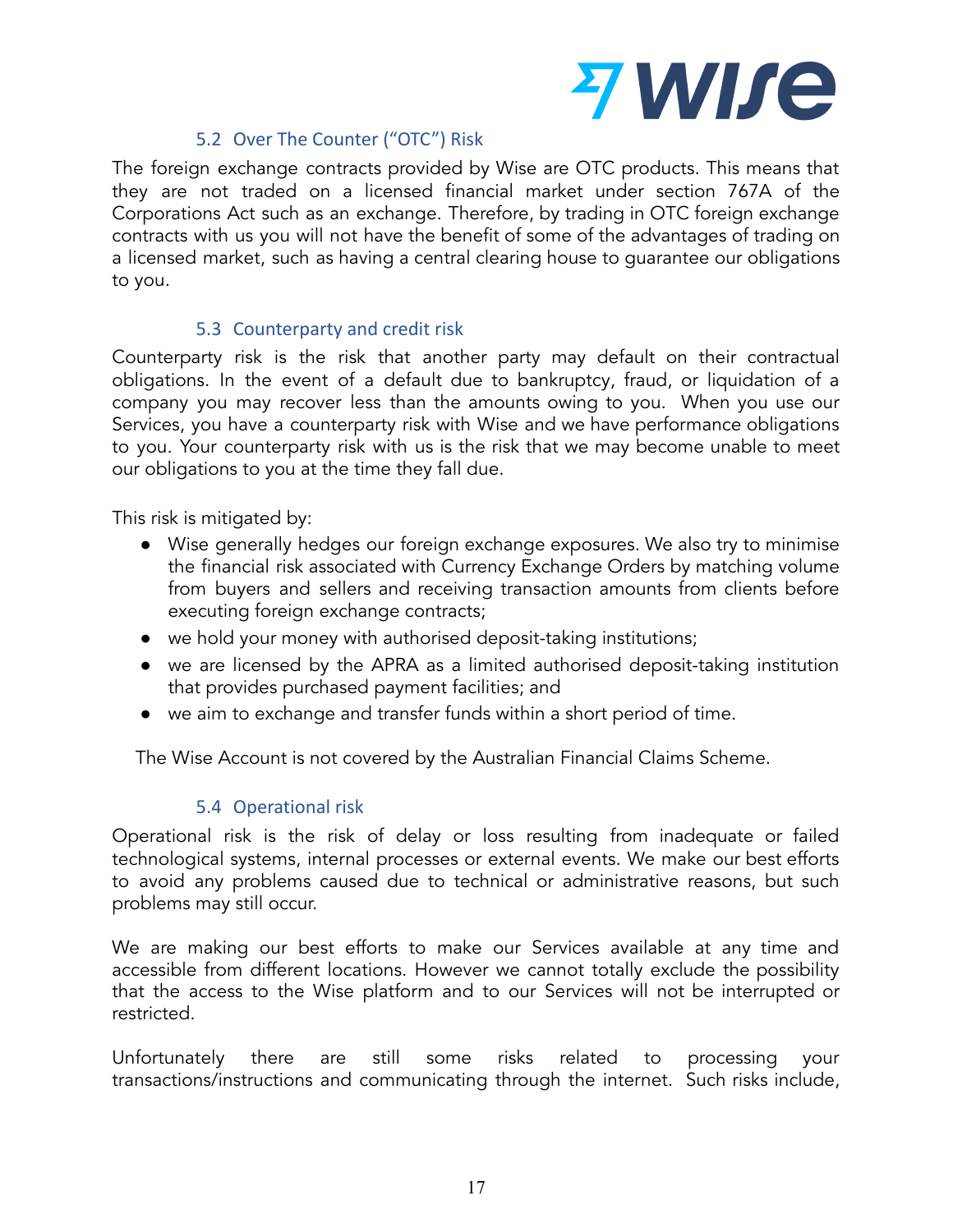

but are not limited to, software errors and bugs, problems with internet access and data transfers, interrupted service, security breaches and other faults.

#### 5.5 Risk of Unauthorised transactions

There is a risk your Wise Account may be compromised and subject to an account takeover, unauthorised transaction or other type of fraudulent activity. You are responsible for losses arising from an unauthorised transaction where we can prove, on the balance of probability, that you contributed to a loss through fraud or breaching our password and PIN security requirements. You will be liable in full for the actual losses that occur before the loss, theft or misuse of a [security](https://www.paypal.com/au/cgi-bin/webscr?cmd=xpt/Marketing_CommandDriven/securitycenter/PayPalSecurityKey-outside) key or breach of password or PIN security is reported to us.

We are using advanced technologies in order to limit the risk of unauthorised transactions. For instance, communication between you and the Wise platform is protected by SSL encryption. In addition we have implemented measures to avoid unauthorised access to our electronic systems and your data processed by us.

#### 5.6 Risk of Inability to recover owed funds

There is a risk you may not receive your payment where you owe any amount to us when you receive a Pay-in. Events that could lead to us not receiving a Pay-in in full include:

- the funds received being later invalidated for any reason;
- the funds received being subject to a chargeback;
- a reversal occurring;
- our determination under the Customer Agreement that the funds received should be returned or reversed.; or
- us paying all or part of the Pay-in to reduce the amount owing by you to us.

If you owe any amount to us, you agree to allow the recovery of these amounts by debiting your Wise Account promptly if we reasonably believe that payment will not be received in full for any reason. If there are insufficient funds in your account to cover any amount you owe us, the amount becomes immediately due and payable. You authorise us to satisfy any such monetary liability to us which is notified to you by:

- debiting your account at a later date;
- debiting your selected payment method;
- setting off the credit balance of any account you have with us or any monetary liability we owe you in and towards satisfaction of your monetary liability to us;
- demand repayment from you using other methods; or
- any other legal means.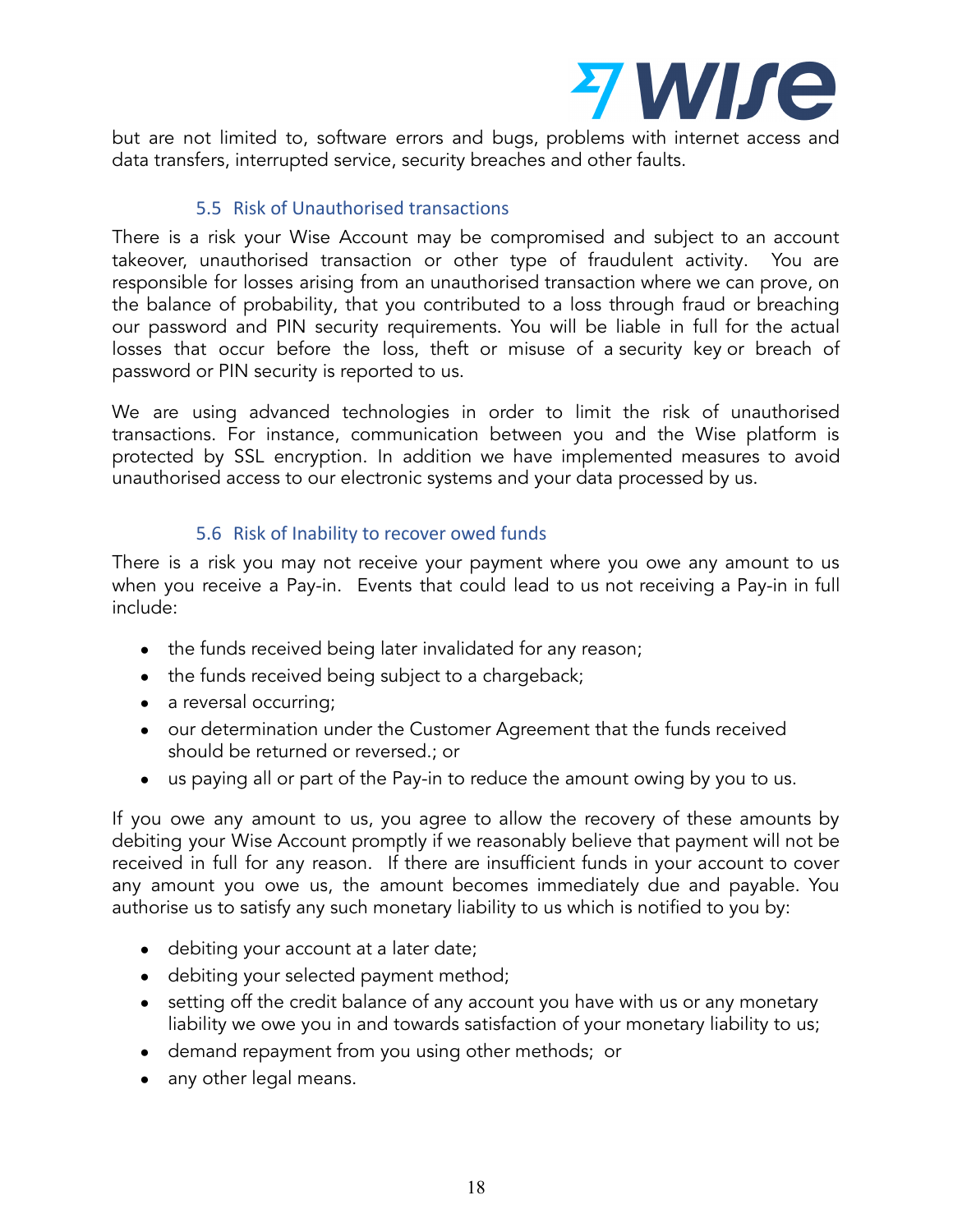

## 5.7 Holds on funds, account limitation and account closure

Your Wise Account and funds in it may be subject to a hold, release amount, reserve, limitation or closure for a variety of reasons, including:

- if your Wise Account is associated with another Wise Account which has been limited, is not in good standing or poses a risk to the integrity, security or reliability of us or our systems;
- if we believe your personal Wise Account is being used in connection with a business we may suspend it or require you to upgrade to a business account;
- our requirements to prove your identity in accordance with Anti-Money Laundering and Counter-Terrorism Financing laws (AML laws);
- suspected fraud;
- sudden changes in the amount or number of transactions;
- we need to ensure the integrity of a transaction;
- we believe that there's a risk associated with you or your Wise Account;
- you receive a dispute, claim, chargeback or reversal in relation to any funds received into your Wise Account; or
- breaches of our Customer [Agreement](https://www.paypal.com/au/webapps/mpp/ua/useragreement-full), Privacy Policy or any other policy or agreement you have entered into with us relating to our Services.

## 5.8 Key Risks associated with the Card

Significant risks to cardholders are:

- The Card will expire at the date shown on the front of the Card. You cannot withdraw funds from your Wise Account using the Card if the Card has expired.
- Unauthorised transactions can happen using the Card if it is lost or stolen, a personal identification number ("PIN") is revealed to any other person, or as a result of fraud.
- Unintended transactions can happen if electronic equipment with which the Card us being used is operated incorrectly or incorrect details are input.
- You might not be able to get your funds back if unauthorised transactions or unintended transactions occur.
- If the electronic network enabling the use of the Card is unavailable, you may not be able to undertake transactions or get information using the Card.
- Your Card could be lost, destroyed or stolen.

# <span id="page-20-0"></span>6. **Fees and other costs**

This section outlines fees and other costs associated with your Wise Account.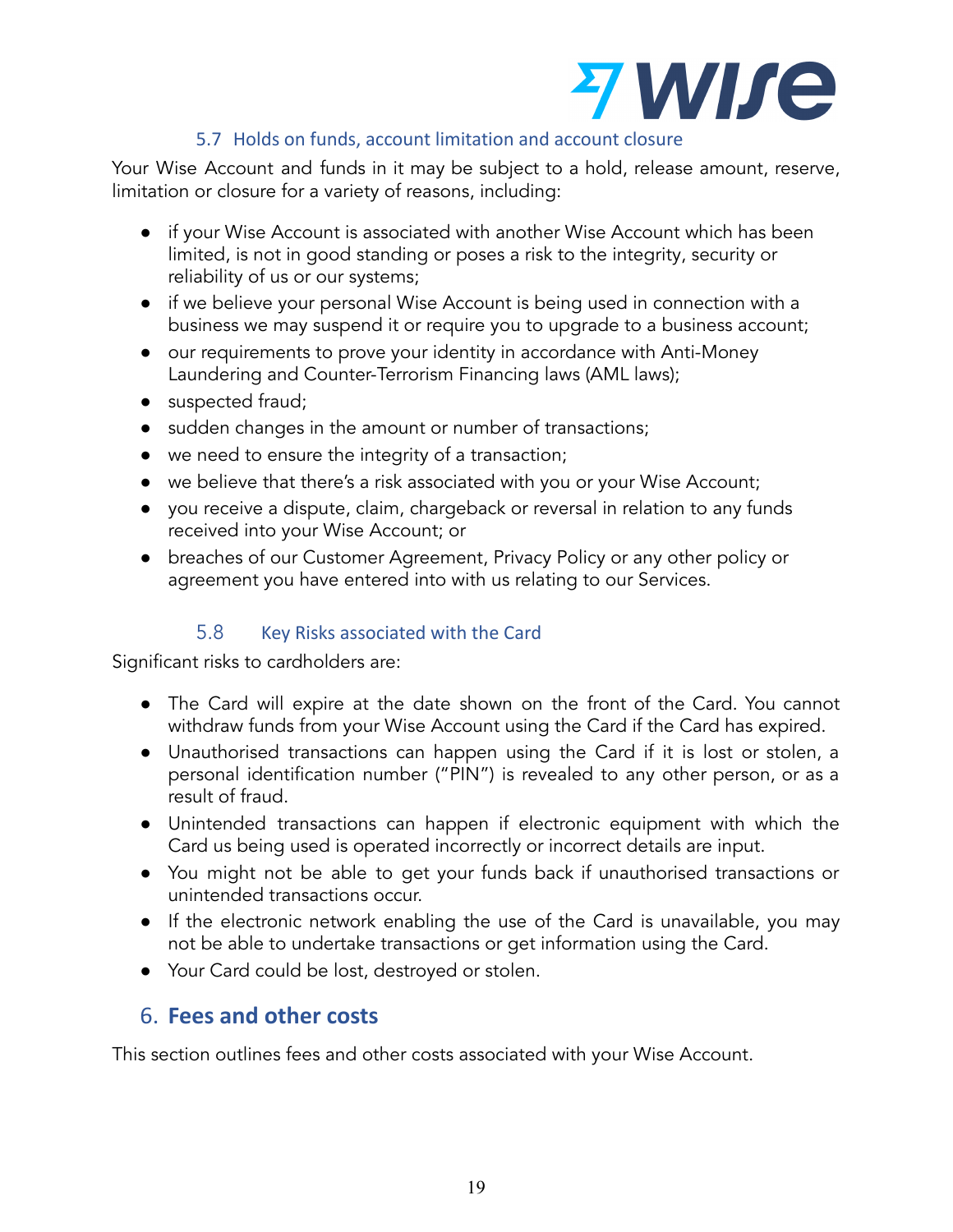

Up-to-date information on our fees and available currencies will be shown on our [website](https://wise.com/au/pricing/send-money?source=AUD&target=EUR&payInMethod=BANK_TRANSFER&sourceAmount=1000). The fees and fee structures may change from time to time. You can also find out more information about the fees we charge [here](https://wise.com/au/multi-currency-account/pricing) and on the [Pricing](https://wise.com/au/pricing/send-money?source=AUD&target=EUR&payInMethod=BANK_TRANSFER&sourceAmount=1000) page.

Wise may offer lower prices to specific customers or groups of customers as a discount, promotion or customer recognition program.

### 6.1 Fees and charges

| Currency Exchange<br><b>Fee</b>               | A Currency Exchange Fee is charged for every Currency Exchange<br>Order. The fees (a fixed and variable fee) vary depending on the size of<br>the Currency Exchange Order, the source and destination currencies<br>and countries, the payment process available in the destination country,<br>and the method you choose to fund your Wise Account. |
|-----------------------------------------------|------------------------------------------------------------------------------------------------------------------------------------------------------------------------------------------------------------------------------------------------------------------------------------------------------------------------------------------------------|
|                                               | The fees will be disclosed to you on our <u>Pricing page</u> and you accept<br>the fee once you decide to proceed with your Currency Exchange<br>Order.                                                                                                                                                                                              |
| Add Money                                     | You can add money into your Wise Account ("Add Money") via bank<br>transfer ("Electronic Funds Currency Exchange Order"), debit card<br>(MasterCard or Visa), credit card (MasterCard or Visa) and SWIFT. There<br>are no fees for funds charged by Wise when funds are received via bank<br>transfer except for transfers from US bank accounts.    |
|                                               | To add money via debit or credit card, an additional fee based on a<br>percentage of the amount will apply. The card fee will be shown to you<br>on the Wise platform before you Add Money.                                                                                                                                                          |
| - Account numbers<br>activation charge        | Multi-currency account Wise charges a one-time set-up fee for business customers who request<br>local account numbers in available countries. Note, this fee does not<br>apply to holding balances in different currencies.                                                                                                                          |
| (applicable to<br>business customers<br>only) | Please refer to our multi-currency account pricing page for the current<br>fee.                                                                                                                                                                                                                                                                      |
| balance fee                                   | Multi-currency account Wise provides a free allowance for all currencies you hold in your<br>multi-currency account, which includes amounts held in balances and<br>jars. Each currency has a free allowance which can be found <u>here</u> .                                                                                                        |
|                                               | If you hold more than the free allowance, we will charge you a fee on<br>the amounts over the free allowance. The fee will accrue daily and will<br>be charged to your account at the end of each month. Please refer to<br>the <b>balance fee page</b> for the current fee.                                                                         |
|                                               | Customers will have a grace period of 3 days from the time when they<br>first exceed the free allowance before the fee starts to accrue.                                                                                                                                                                                                             |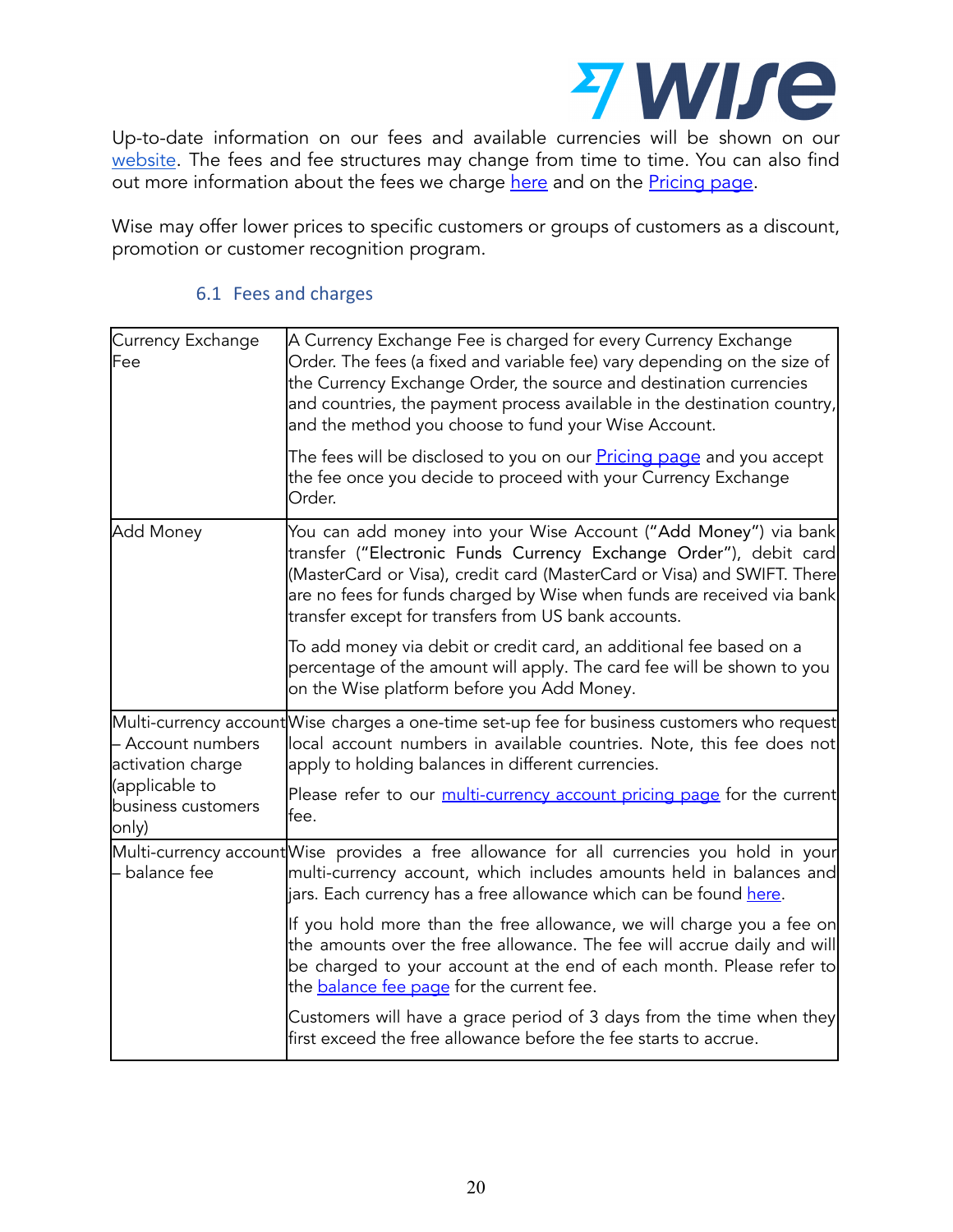

| Wise Card - initial<br>card order fee and<br>card replacement fee | Wise charges a one-time card order fee. This fee is payable at the time<br>you order a Card for your Multi-currency account. A card replacement<br>fee will be charged if you need to replace your Card.                                                                                                                                                                                                                                                                          |  |
|-------------------------------------------------------------------|-----------------------------------------------------------------------------------------------------------------------------------------------------------------------------------------------------------------------------------------------------------------------------------------------------------------------------------------------------------------------------------------------------------------------------------------------------------------------------------|--|
|                                                                   | We do not charge any annual fees for the Card.                                                                                                                                                                                                                                                                                                                                                                                                                                    |  |
|                                                                   | Please refer to our card pricing page for the current card order and<br>replacement fee.                                                                                                                                                                                                                                                                                                                                                                                          |  |
| Wise Card -<br><b>Conversion Fee</b>                              | Wise charges a transaction fee for every withdrawal or payment using<br>the Card where a currency is converted ("Conversion Fee"). The fees<br>vary depending on the size of the payment or withdrawal, the balances<br>available in your Wise Account, the currencies Wise supports, the<br>source and destination currencies and countries, the Merchant, the<br>Automatic Teller Machine ("ATM") operator fees, ATM transaction fees<br>and Mastercard foreign exchange rates. |  |
|                                                                   | If you make a payment or withdrawal, we will deduct the amount from<br>your Wise Account balance in the same currency. If you do not hold<br>sufficient funds in the same currency, we will deduct funds from the<br>currency balance or balances with the lowest Conversion Fee.                                                                                                                                                                                                 |  |
|                                                                   | If you make a payment in a currency balance held on your Wise<br>Account, and you have enough funds on that currency balance, you will<br>not be charged a Conversion Fee.                                                                                                                                                                                                                                                                                                        |  |
| Wise Card - Cash<br>withdrawal fee                                | If you use the Card to make cash withdrawals from an ATM or a Point of<br>Sale ("POS") terminal, you will be charged a fee. Please refer to our<br>card pricing page for the current fees.                                                                                                                                                                                                                                                                                        |  |
| SWIFT administration<br>charges                                   | You may Add Money in certain currencies via the SWIFT international<br>payment system.                                                                                                                                                                                                                                                                                                                                                                                            |  |
|                                                                   | Wise may charge an additional SWIFT fee when you Add Money or<br>make a Currency Exchange Order using the SWIFT international<br>payment system. Wise also sends money for certain currencies via the<br>SWIFT international payment system. The fee will vary depending on<br>the currency and the intermediary bank sending the SWIFT message<br>and will be displayed to you when making a transfer using the SWIFT<br>international payment system.                           |  |
|                                                                   | SWIFT fees are additional to transaction and deposit fees.                                                                                                                                                                                                                                                                                                                                                                                                                        |  |
| Administration<br>charges due to<br>incorrect payment<br>details  | If you provide incorrect information when making a Currency Exchange<br>Order, we will use reasonable efforts to recover the funds for you and<br>may charge you a fee for that. In addition, Wise administration charges<br>may apply in the situations described in the Customer Agreement. The<br>exact amount of administration charges is referred to in the Customer<br>Agreement and on our website and depend on the currencies involved<br>in the transaction.           |  |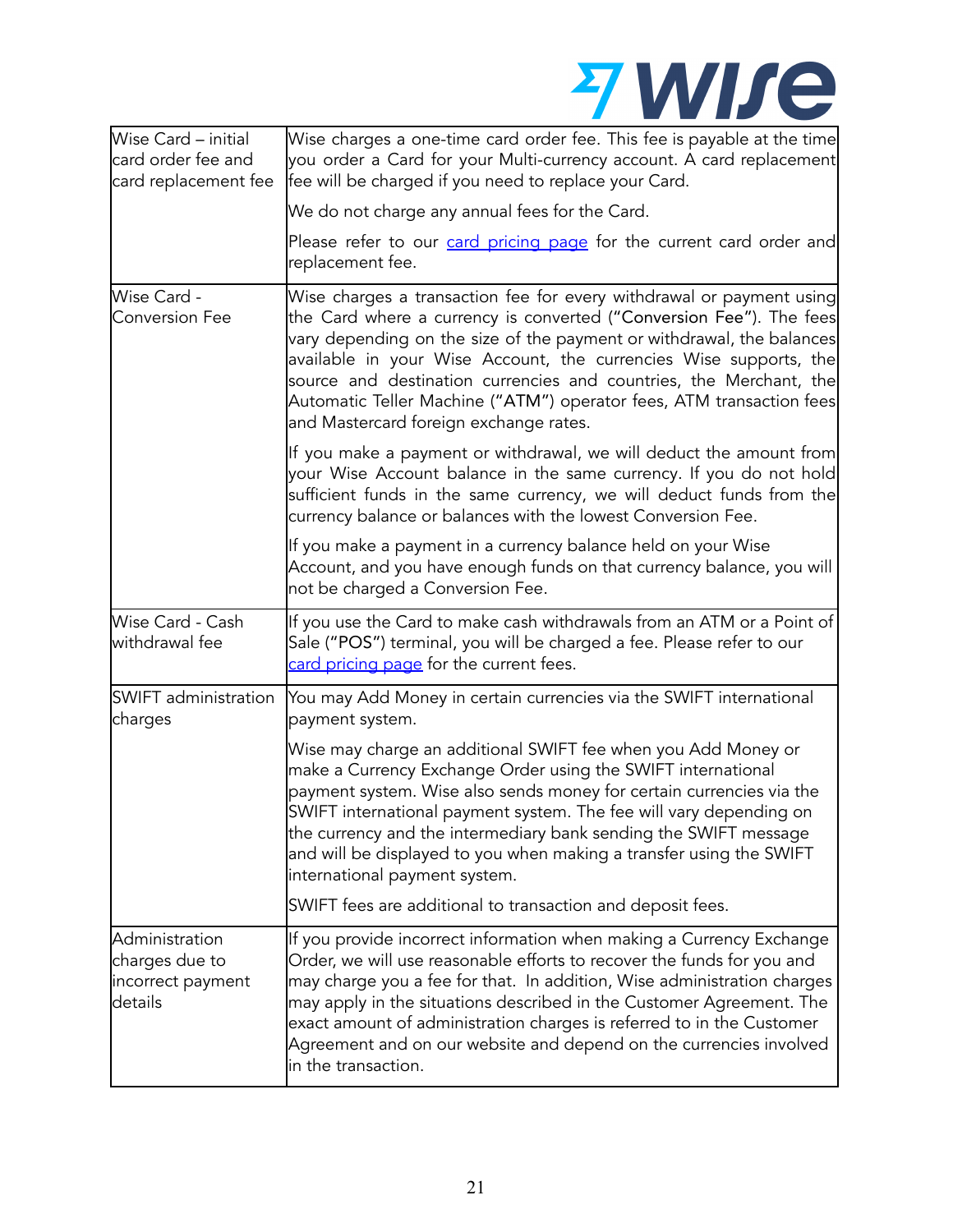

#### 6.2 Foreign currency exchange example

In this example, \$4,000 AUD is transferred to your Wise Account from your bank account in Australia (not from a credit card) to be exchanged into GBP.

Please note that the details of your foreign exchange contract may depend on different circumstances including, but not limited to, market fluctuations.

| Amount of Source Currency you use to fund: | \$4000.00 AUD                 |
|--------------------------------------------|-------------------------------|
| Currency Exchange Fixed Fee:               | \$0.66 AUD                    |
| Currency Exchange Variable Fee:            | $0.45\% = $17.92 \text{ AUD}$ |
| Amount of currency to be exchanged:        | \$3981.42 AUD                 |
| <b>Guaranteed Rate:</b>                    | 0.528237                      |
| Recipient receives (Target Currency):      | £2103.13 GBP                  |

In the example above, where all money is received in the Guarantee Period, the Guaranteed Rate, when creating the Currency Exchange Order, is the mid-market rate at the time when the Currency Exchange Order is created.

Market fluctuations do not influence the Currency Exchange Fees (because they are determined by reference to the amount of the Source Currency). Please refer to section 5 for more details on exchange rate risks.

#### 6.3 Card example

For a payment in the same currency held on your Wise Account, there is no Conversion Fee. The merchant or the ATM operator may charge additional fees and those fees or charges are not imposed by Wise.

For a payment or withdrawal in a currency not held on your Wise Account, Wise will convert the currency and deduct from the currency balance that has the cheaper Conversion Fee. For current rates, see the [Pricing](https://wise.com/au/pricing/send-money?source=AUD&target=EUR&payInMethod=BANK_TRANSFER&sourceAmount=1000) page.

In this example you withdraw from your Wise Account using the Card where you do not have a GBP balance in your Wise Account. In this example, the withdrawal is for £100 GBP.

| Amount of withdrawal and Target Currency: | £100.00 GBP         |
|-------------------------------------------|---------------------|
| Mid-market exchange rate:                 | 0.528198            |
| Amount of currency to be exchanged:       | \$189.32 AUD        |
| Currency Exchange Variable Fee:           | $0.44\% = 0.83$ AUD |
| Amount deducted from your Wise Account:   | \$190.15 AUD        |

In the example above, the merchant or the ATM operator may also charge additional fees. Such fees or charges are not imposed by Wise. Please note that the details of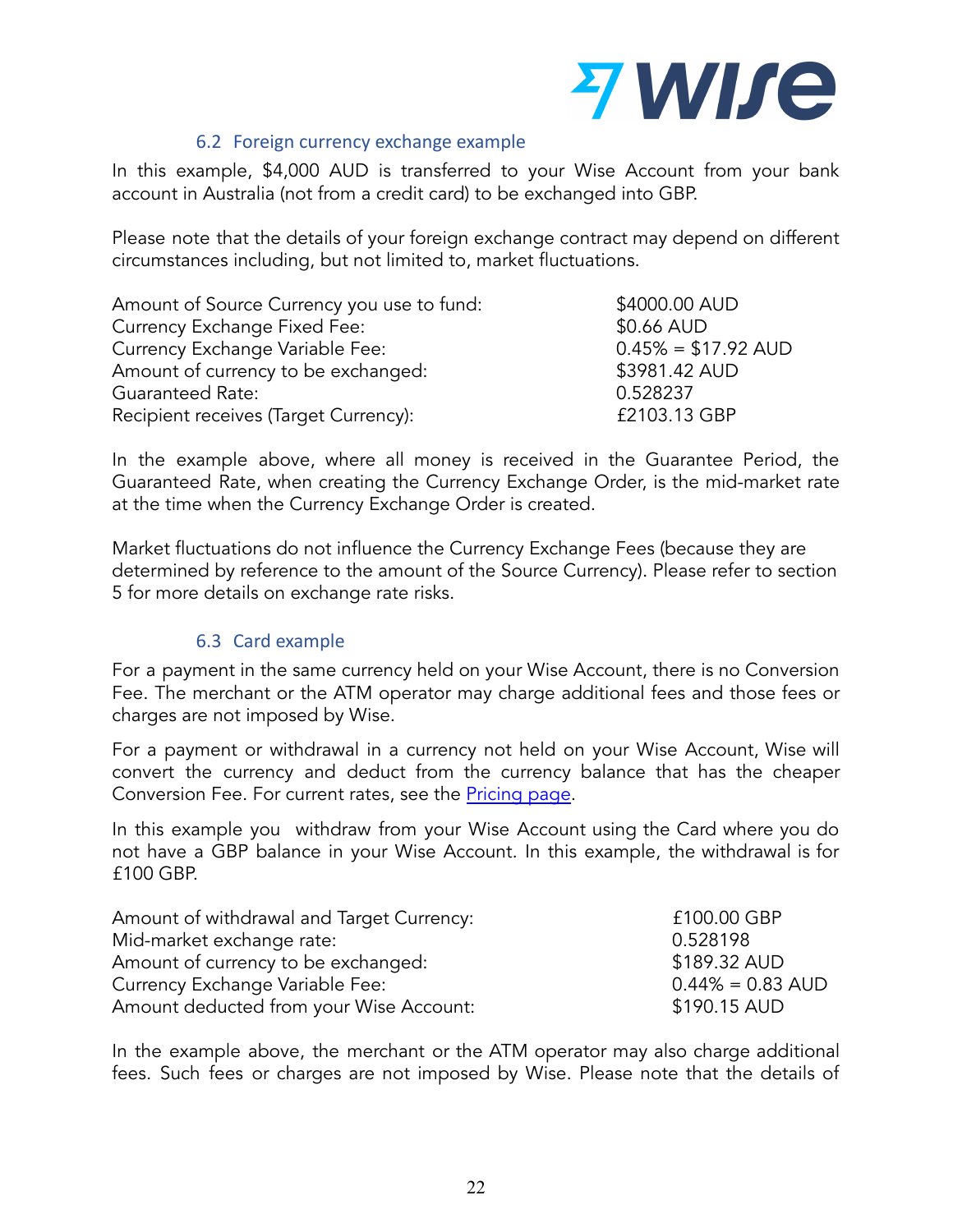

your payment or withdrawal may depend on different circumstances including, but not limited to, ATM transaction fees, ATM operator fees, or merchant fees.

If you are making a payment or withdrawal in a currency other than a currency that is not supported by Wise, we will convert your balance to USD and charge a Conversion Fee. The amount will then be converted using the Mastercard foreign exchange rate. For more information on Mastercard rates, please see their [website.](https://www.mastercard.co.uk/en-gb/consumers/get-support/convert-currency.html)

## 6.4 Additional Card Fees

If you're spending online the seller might charge their own conversion fee. This could happen even if you have the other currency in your Wise Account. To avoid this, ask the seller to bill you in the currency you want.

To avoid extra fees from an ATM withdrawal, be sure to choose the local currency where the ATM is located. For example, if you are in Italy, choose EUR as the currency to be charged in. This will stop the ATM from marking up the currency exchange rate.

#### 6.5 Tax considerations

If you use our Services and enter into Currency Exchange Orders with Wise, you may be subject to taxation. The taxation implications of your transactions will depend on your own individual circumstances (including the purpose or nature of the relevant transfer of funds) and Wise recommends that you obtain independent professional taxation advice on the full range of taxation implications applicable to your own personal facts and circumstances.

We do not advise you of any taxation issues as well as of any possible changes in taxation laws should they occur. You must take full responsibility for the taxation implications arising from your transactions, and any changes in those taxation implications

## <span id="page-24-0"></span>7. **Dispute resolution**

For information on our dispute resolution process and who to contact to make a complaint, refer to section 8 of our FSG above.

# <span id="page-24-1"></span>8. **Privacy and Anti-Money Laundering and Counter-Terrorism Financing obligations**

#### 8.1 Privacy

By opening a Wise Account with us you are indicating that you agree to your personal information being collected, used and disclosed in accordance with this PDS and our [Privacy](https://wise.com/au/legal/privacy-policy) Policy. If you do not provide us with all the information we consider to be compulsory we may be unable or limited in the services we can provide to you.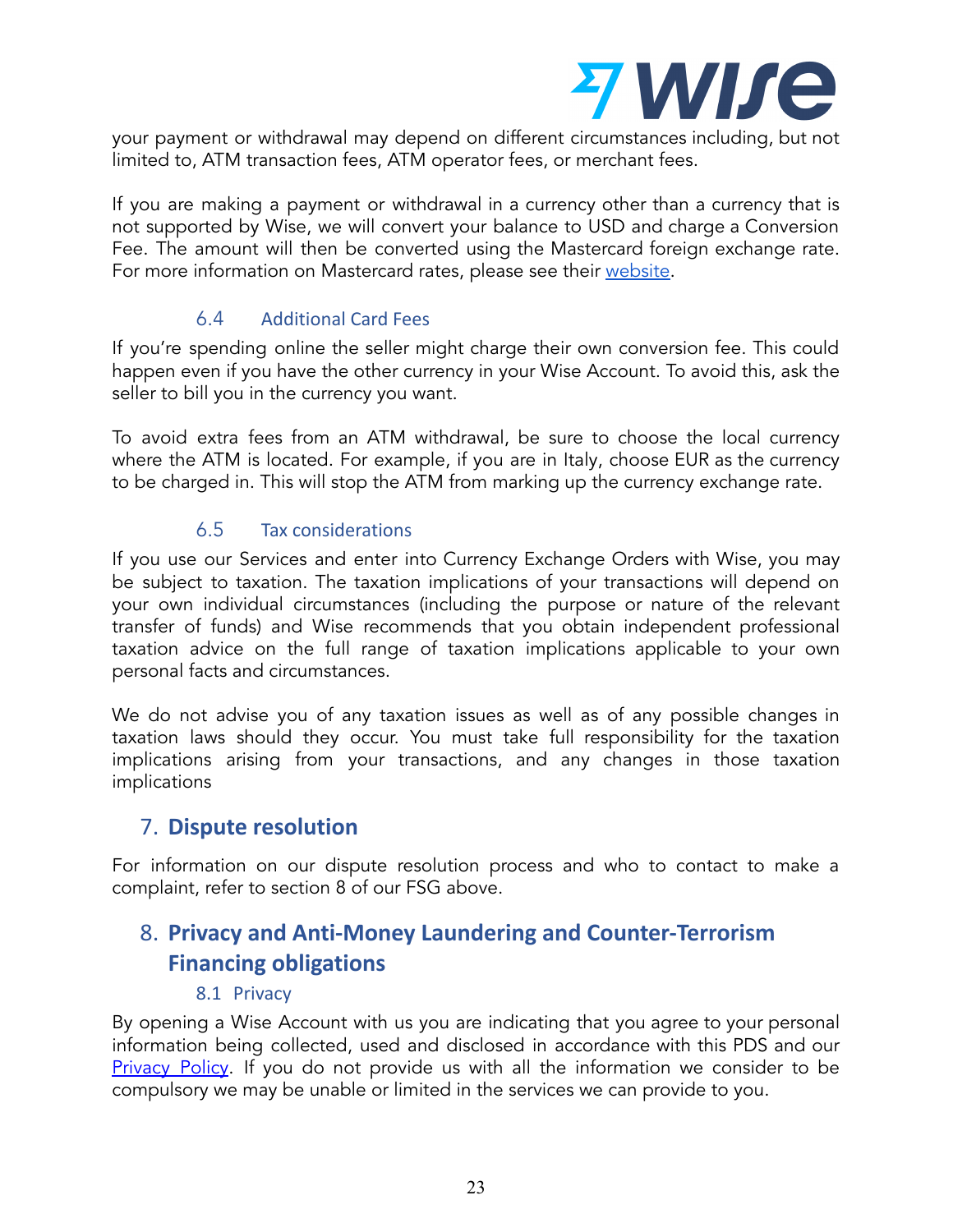

Wise recognises the importance of your privacy and abides by the Australian Privacy Principles ("APP") contained in the Privacy Act 1988. By using our services you consent to us disclosing any of your personal information, as defined in the Privacy Act 1988, in accordance with our Privacy Policy and Customer Agreement.

Before using our Services you must familiarise yourself with the Privacy Policy which is available on our website. The Privacy Policy includes information of how we will collect, store, manage, use and disclose the personal information we collect from you.

We will take reasonable steps to ensure that all information we collect or use is accurate, complete, up to date and stored in a secured environment, and is accessed only by authorised personnel for permitted purposes. If you wish to access or modify personal information which we hold about you or request its removal from our records, please contact us using the following contact details:

> Customer Support: +61 1800 849 247 Website: [https://wise.com/help/contact](https://transferwise.com/help/contact)

## 8.2 Anti-Money Laundering and Counter Terrorism Financing laws

To comply with AML requirements and global sanctions, we screen all Wise Accounts. We are required to report suspicious transactions to the relevant government agencies in Australia and overseas. We may confirm information when you use our Services. This may include when you open a Wise Account, as part of a periodic account review process, and/or when your account balance reaches a certain level of funds.

Due to legal and other restrictions in certain cases we may not be able to provide our services to you and may be obliged to delay execution of your Currency Exchange Orders as well as to block your Wise Account and/or Card. In this case we are not liable for any negative consequences and losses which may be caused to you or to third parties.

# <span id="page-25-0"></span>9. **Other Information**

## 9.1 Labour standards and environmental, social and ethical considerations

We do not take labour standards or environmental, social or ethical considerations into account when offering foreign exchange contracts.

#### 9.2 Governing law

The Customer Agreement and all foreign exchange contracts with Wise will be governed and construed in accordance with the laws of the State of New South Wales.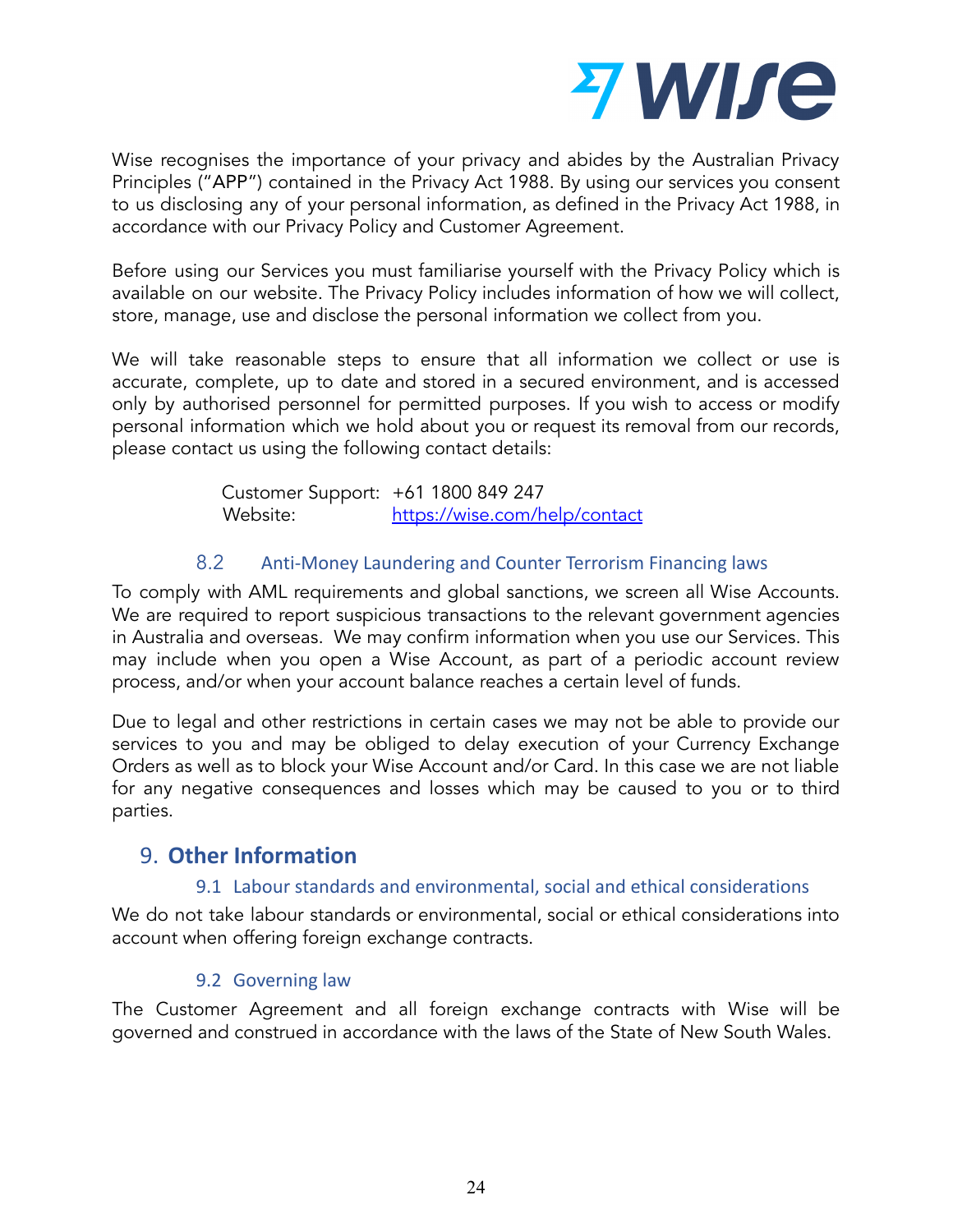

#### 9.3 Customer Agreement and Privacy Policy

To open a Wise Account you have to agree to be bound by the Customer Agreement and the Privacy Policy which are important legal documents containing the terms and conditions which govern our relationship with you.

### 9.4 Limitations on liability

If you fail to pay or provide security for amounts payable to us, or fail to perform any obligation under the Customer Agreement, we have extensive powers under the Customer Agreement with you to take steps to protect our position. Further, our liability to you is expressly limited. You should read the agreement carefully to understand these matters.

## <span id="page-26-0"></span>10. **Glossary**

In this document:

Add Money means adding money into your Wise Account in the manner described in section 6.1 of the PDS.

AFCA means the Australian Financial Complaints Authority.

APRA means the Australian Prudential Regulation Authority.

ASIC means the Australian Securities and Investments Commission.

ATM means Automatic Teller Machine.

Card means a Wise debit card.

Conversion Fee means a transaction fee we charge for every withdrawal or payment using the Card where a currency is converted.

Currency Exchange Fee means a transaction fee we charge for every Currency Exchange Order.

Currency Exchange Order has the meaning given in section 4.1 of the PDS.

Effective rate has the meaning given in section 4.4 of the PDS.

Electronic Funds Currency Exchange Order means adding money into your Wise Account via bank transfer.

EMI means Electronic Money Institution.